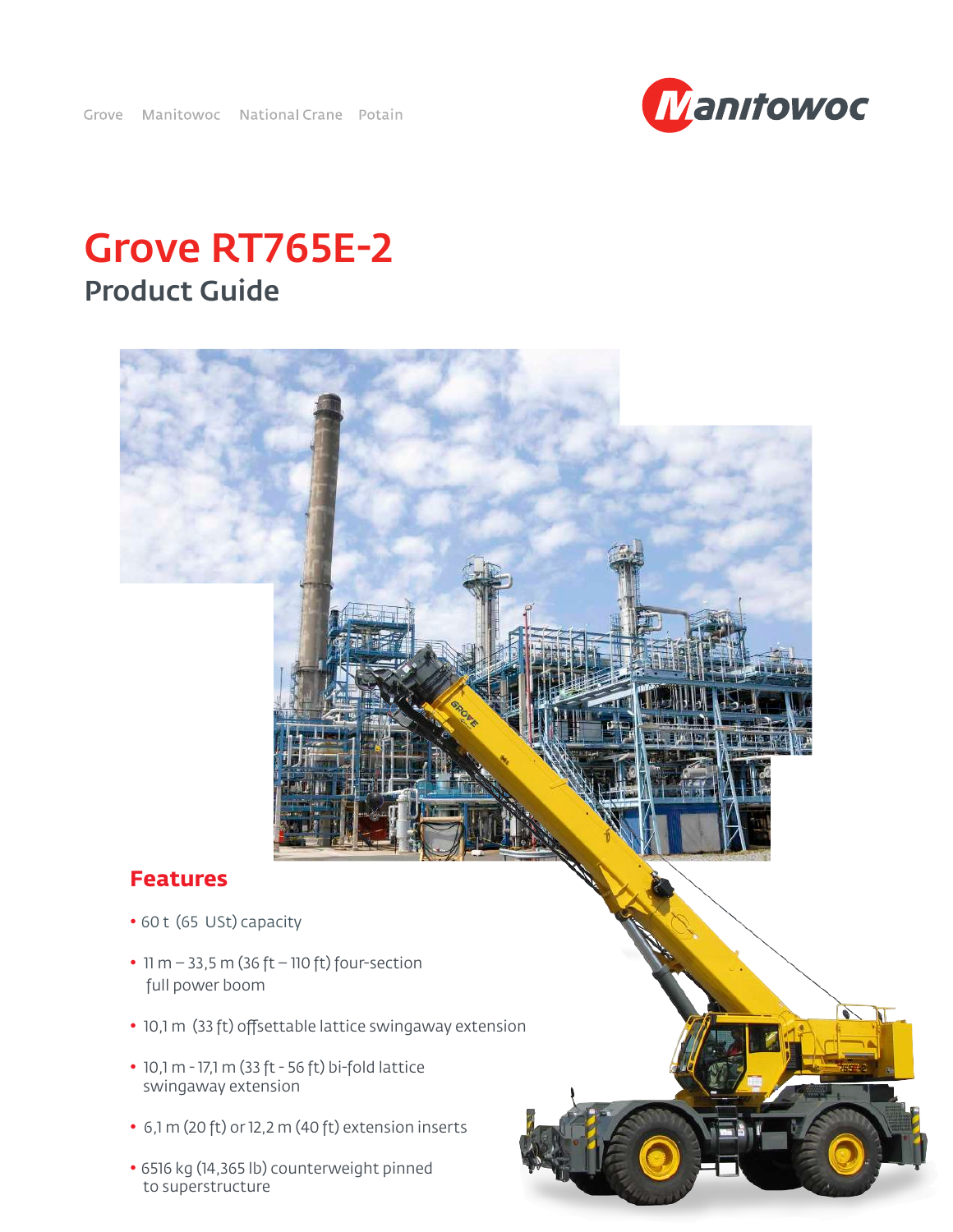# Features

### MEGAFORM™ boom

he superstructure features a full-power four-section MEGAFORM™ boom that can reach to a maximum tip height of 119 ft. The sequence synchronized extension features telescopic boom sections via a single lever joystick controller.



### Extensions

An optional bi-fold swingaway lattice extension easily stows on the side of the base boom for easy transport while providing on-board extension from 33 ft - 56 ft for a maximum tip height of 174.5 ft. By adding inserts of 20 ft or 40 ft, the maximum tip height on the RT765E-2 can be extended even further to 194 ft or 214 ft.

An optional 33 ft fixed swingaway is also available with a maximum tip height of 150 ft.



# **CraneSTXR**

CraneSTAR is an exclusive and innovative crane asset management system that helps improve your profitability and reduce costs by remotely monitoring critical crane data. Visit www.cranestar.com for more information.



## Smooth operation

he RT765E-2 has a quick-reeve boom nose and swingaway alignment device to help operators set up smoothly.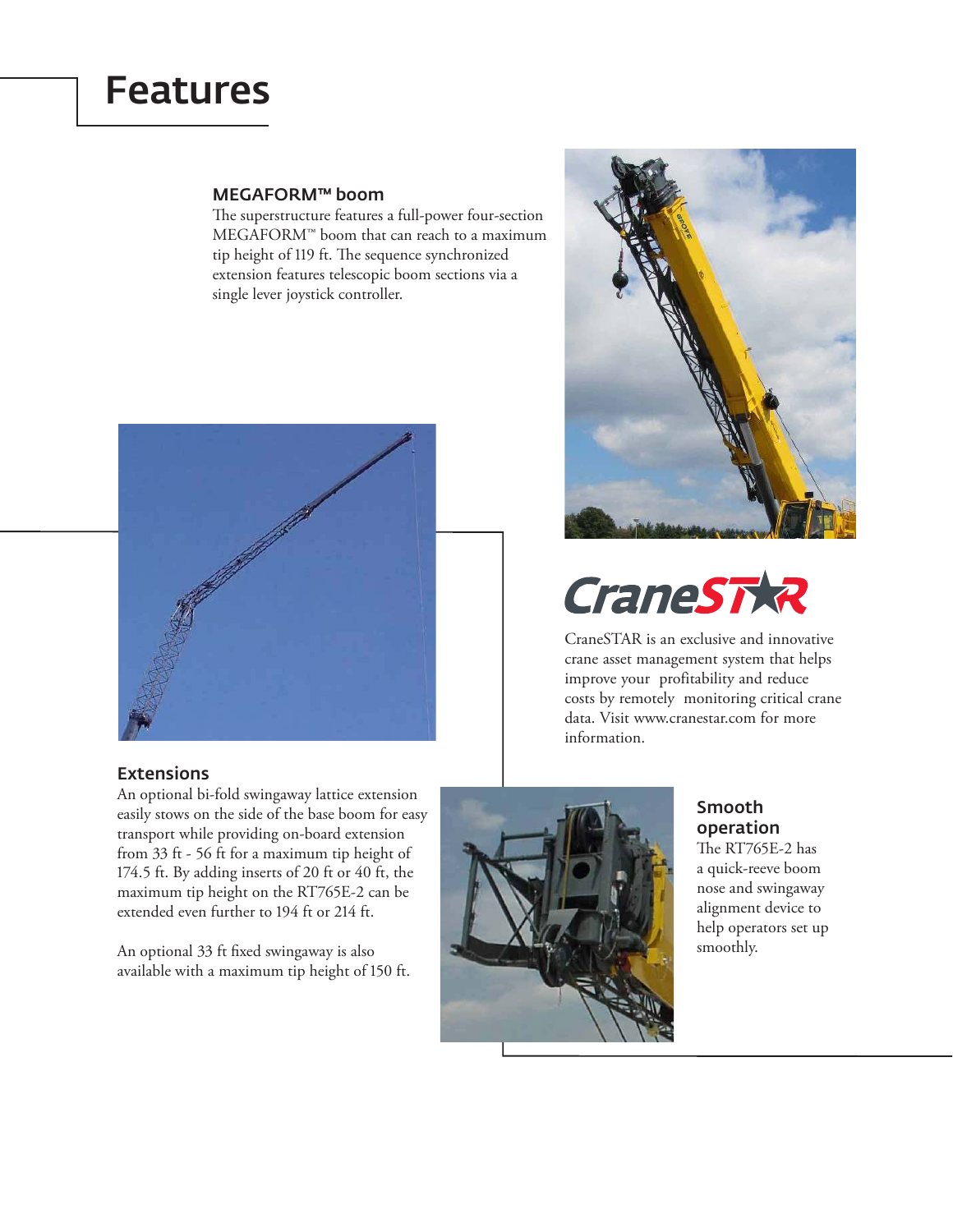# **Contents**

| Specifications         |  |
|------------------------|--|
| Dimensions and weights |  |
| Working range          |  |
| Load charts            |  |
| Symbols glossary       |  |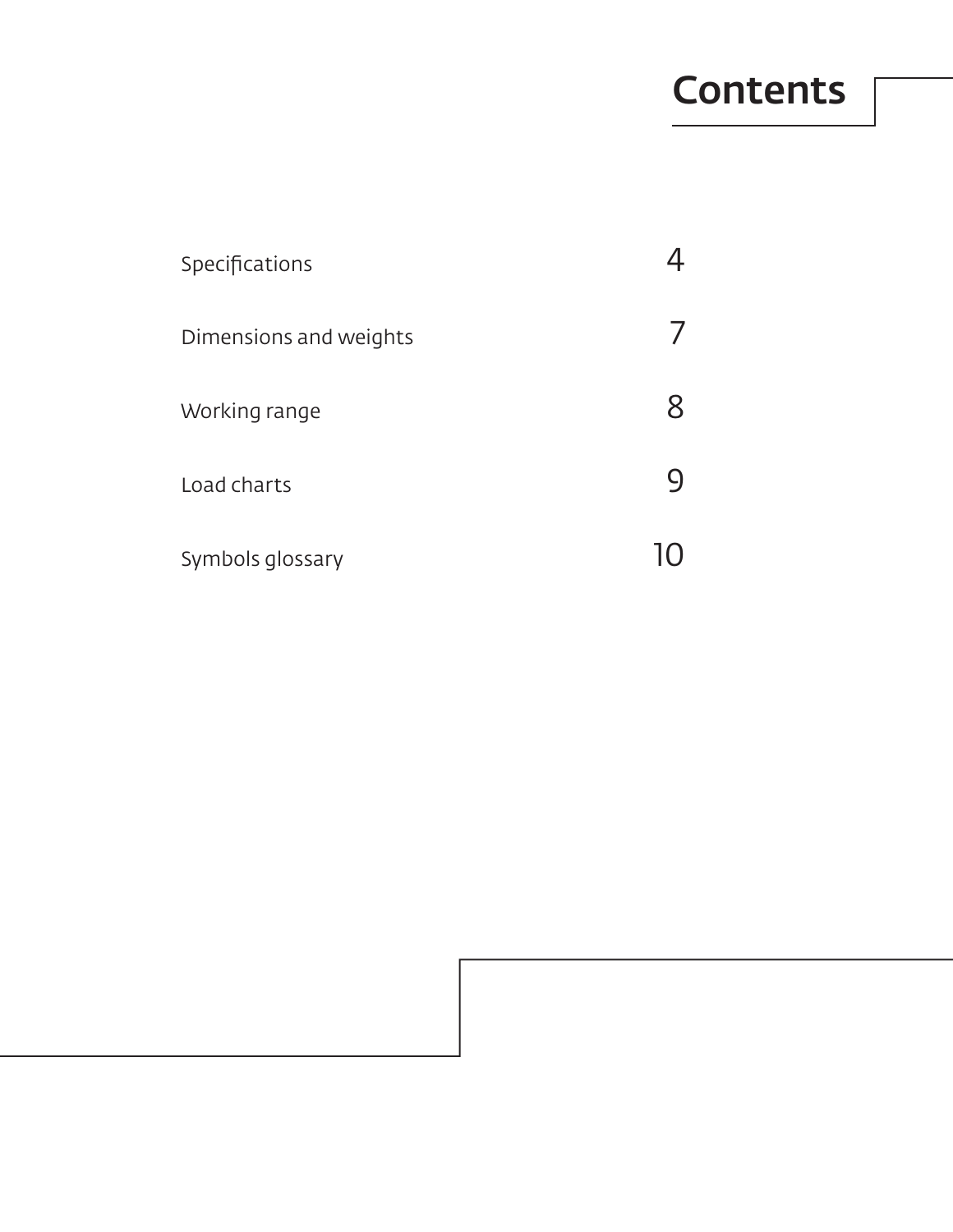# Specifications

#### Superstructure

#### $\blacksquare D$ l Boom

11 m - 33,5 m (36 ft - 110 ft) four-section, full-power sequenced synchronized boom.

Maximum tip height: 36,4 m (119 ft).

#### \*Optional fixed **AND** swingaway extension

10,1 m (33 ft) offsettable lattice swingaway extension. Offsettable at 0°, 25° and 45°. Stows alongside base boom section.

Maximum tip height: 45,8 m (150 ft).

#### \*Optional bi-fold Avj swingaway extension

10,1 m - 17,1 m (33 ft - 56 ft) bi-fold lattice swingaway extension. Offsettable at 0°, 25° and 45°. Stows alongside base boom section. Maximum tip height: 53,2 m (174.5 ft).

### \*Optional 6,1 m (20 ft) or 12,2 m (40 ft) inserts

Installs between boom nose and bi-fold extension, non-stowable. Maximum tip height: 59,1 m (194 ft) with 20 ft insert, 65,2 m (214 ft) with 40 ft insert.



### Boom nose

Four nylatron sheaves mounted on heavy-duty tapered roller bearings with removable pin-type rope guards. Quick-reeve type boom nose.

\*Optional removable auxiliary boom nose with removable pin type rope guard.



One double-acting hydraulic cylinder with integral holding valve provides elevation from -3° to 78°.

### Load moment and anti-two block system

Standard "Graphic Display" load moment and anti-two block system with audio-visual warning and control lever lockout. These systems provide electronic display of boom angle, length, radius, tip height, relative load moment, maximum permissible load, load indication and warning of impending two-block condition. The standard Work Area Definition System allows the operator to pre-select and define safe working areas. If the crane approaches the pre-set limits, audio-visual warnings aid the operator in avoiding job-site obstructions.



Full-vision, all-steel fabricated with acoustical lining and tinted safety glass throughout. Deluxe seat incorporates armrest-mounted hydraulic single-axis controllers. Tilt/telescoping steering wheel with various controls incorporated into the steering column. Other standard features include:, hot water heater, cab circulating air fan, sliding side and rear windows, sliding skylight with electric wiper and sunscreen, electric windshield wash/wipe, fire extinguisher, seat belt, air conditioning, and dual cab mounted work light.



Planetary swing with foot-applied multi-disc brake. Spring applied, hydraulically-released swing brake and plunger-type, one position, mechanical house lock operated from cab. \*Optional 360° mechanical swing lock. Maximum speed: 2.5 rpm.

### Counterweight

6516 kg (14,365 lb) pinned to superstructure.

Hydraulic system

Three main gear pumps with a combined capacity of 465 LPM (123 GPM).

Maximum operating pressure: 27,6 MPa (4000 psi). Two individual post pressure compensated valve banks.

Return line type filter with full flow by-pass protection and service indicator. Replaceable cartridge with micron filtration rating of 5/12/16. 507 L (134 gallon) reservoir. Integral oil cooler. System pressure test ports.

#### Hoist specifications (GHP30A) **TARRIET STATE** main and auxiliary hoist

Main and auxiliary hoist: Model GHP30A

Planetary reduction with automatic spring applied multi-disc brake. Grooved drum. Electronic hoist drum rotation indicator and hoist drum cable followers.

Maximum single line pull: 8363 kg (18,436 lb)

Maximum single line speed: 153 m/min (502 fpm)

Maximum permissible line pull: 7620 kg (16,800 lb) with 35 x 7 class rope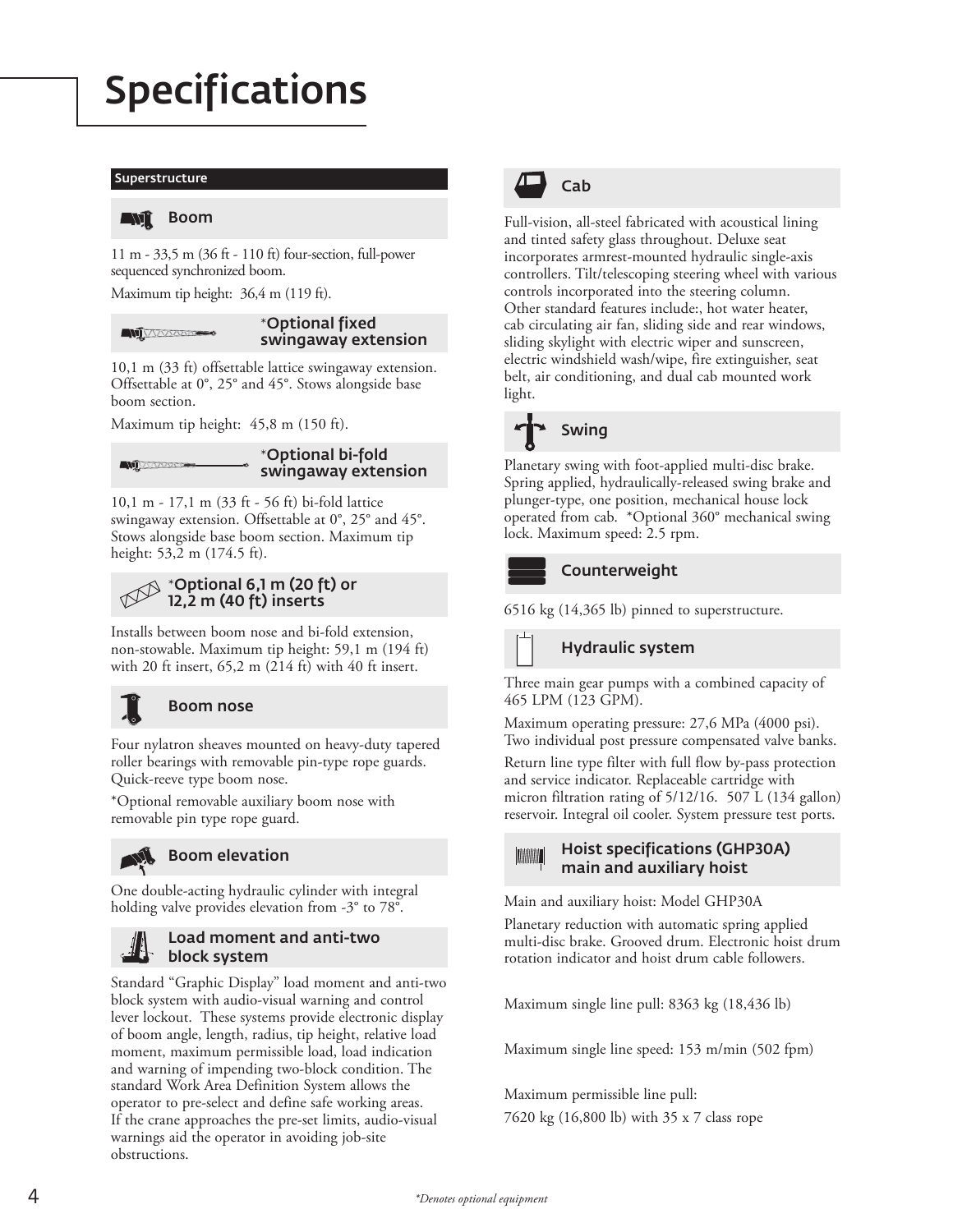# Specifications

#### Superstructure continued

Rope diameter: 19 mm (3/4 in)

Rope length: 152 m (500 ft)

Rope type: 35x7 class rotation resistant

Maximum rope stowage: 212 m (695 ft).

#### Carrier



Box section frame fabricated from high-strength, low alloy steel. Integral outrigger housings and front/rear

towing, lifting, and tie down lugs.

### Outrigger system

Four hydraulic telescoping single-stage double box beam outriggers with inverted jacks and integral holding valves. Three position settings, 100%, 50% and fully retracted. All steel fabricated, quick-release type round outrigger floats, 610 mm (24 in) diameter. Maximum outrigger pad load: 41 731 kg (92,000 lb). Outrigger position monitoring system (required for NA/Canada).



### Outrigger controls

Controls and crane level indicator located in cab.



### Engine (Tier IV)

Cummins QSB 6.7 L diesel, six cylinders, turbocharged with Cummins Diesel Particulate Exhaust filter/muffler. Meets emissions per U.S.E.P.A. Tier IV and E.U. Stage III B. 179 kW (240 bhp) at 2500 rpm. Maximum torque: 987 N-m (728 ft lb) at 1500 rpm.

Fuel requirement: Maximum of 15 ppm sulphur content (Ultra Low Diesel Fuel).

**Note:** Tier IV engine Required in North American and European Union countries.



### Engine (Tier III)

Cummins QSB 6.7 L diesel, six cylinders, turbocharged, 179 kW (240 bhp) (Gross) at 2500 rpm. Maximum torque: 987 N-m (728 ft lb) at 1500 rpm.

**Note:** Required for sale outside of North American and European Union countries



### Fuel tank capacity

280 L (74 gal)

for 4 x 2 travel.



Spicer powershift with 6 forward and 6 reverse speeds (3 speeds high and 3 speeds low). Front axle disconnect

# Electrical system

Three 12-volt maintenance free batteries. 12-volt starting and lighting, circuit breakers, battery disconnect switch.

I- $-$ I Drive

4 x 4

### **Steering**

Fully independent power steering:

Front: Full hydraulic, steering wheel controlled.

Rear: Full hydraulic, switch controlled.

Provides infinite variations of 4 main steering modes: front only, rear only, crab and coordinated.

Rear steer centered indicating light.

4 wheel outside turning radius - 7,1 m (23 ft 4 in).

### Axles

**Front:** Drive/steer with differential and planetary reduction hubs rigid-mounted to frame.

**Rear:** Drive/steer with differential and planetary reduction hubs pivot-mounted to frame.

Automatic full hydraulic lockouts on rear axle permit 203 mm (8 in) oscillation only with boom centered over the front.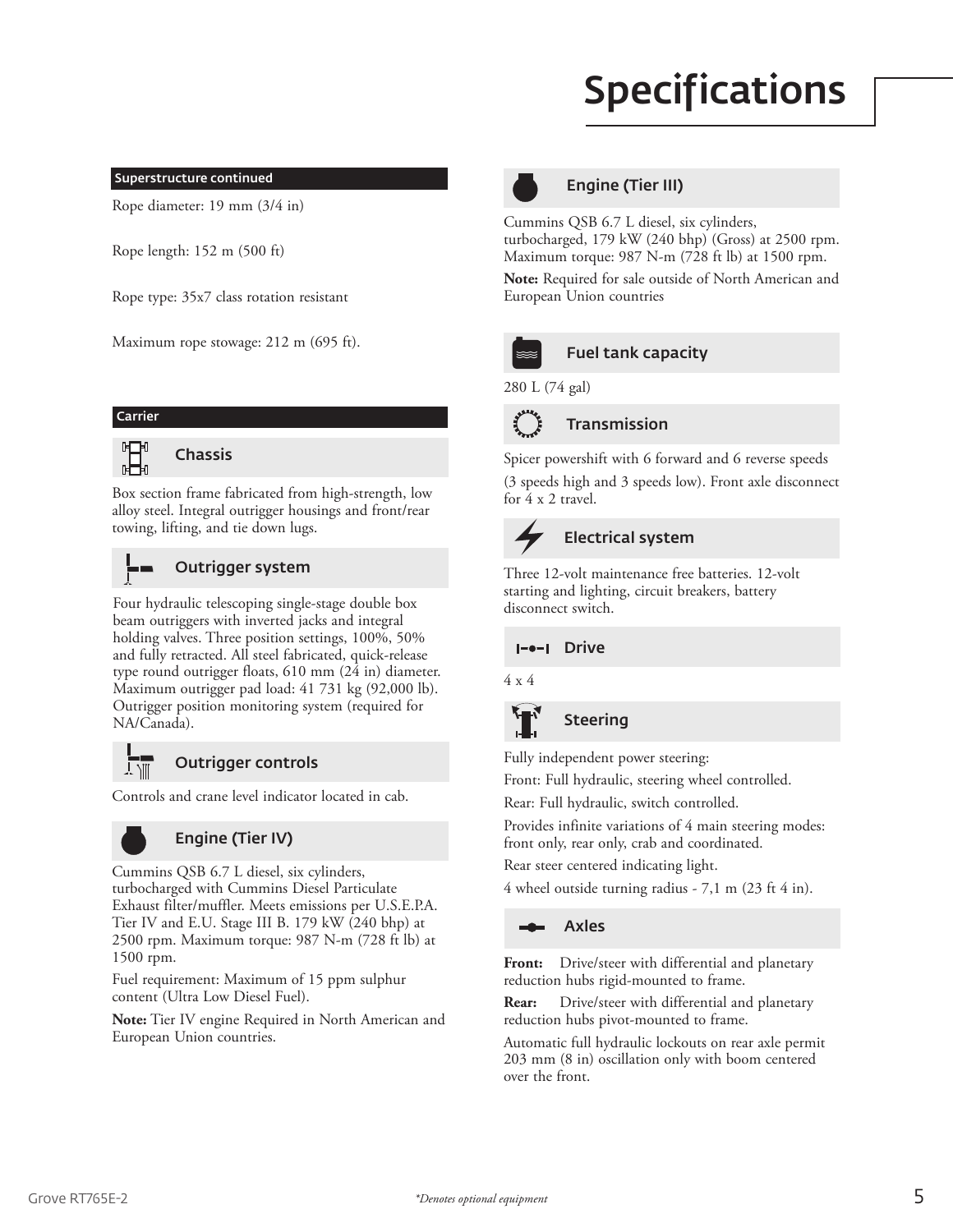# Specifications

### Carrier continued



Full hydraulic split circuit brakes operating on all wheels. Spring-applied, hydraulically released

axle-mounted parking brake.

**Tires** 





Lights

Full lighting package including turn indicators, head, tail, brake and hazard warning lights.

### Maximum speed

37 km/h (23 mph) (no load).

### Gradeability (theoretical)

130% (Based on 42 388 kg [93,447 lb] GVW) 29.5 x 25 tires, pumps engaged, 33,6 m (110 ft) boom, bi-fold extension, aux. hoist and cable, and 65 USt hook block.

### Miscellaneous standard equipment

Full width steel fenders, full length steel decking, dual rear view mirrors, hook block tiedown, electronic back-up alarm, light package, front stowage well, tachometer, rear wheel position indicator, 36,000 BTU hot water heater, air conditioning package with 28,500 BTU hydraulic driven air conditioning, hoist mirrors, engine distress A/V warning system. Auxiliary hoist control valve arrangement (less hoist). Cold start aid and immersion type engine block heater, 120V 1500 watt. Hoist access platform, CraneSTAR asset management system, Outrigger position monitoring system.

### \*Optional equipment

- Auxiliary Hoist Package (includes Model GHP30A) auxiliary hoist with electronic hoist drum rotation indicator, hoist drum cable follower, 152 m (500 ft) of 19 mm (3/4 in) 35 X 7 class wire rope, auxiliary single sheave boom nose.
- Auxiliary Light and Convenience Package: includes superstructure mounted amber flashing light, in-cab LMI light bar, and dual base boom mounted floodlights, rubber mat for stowage trough
- "CE" Mark Conformance (sound abatement foam kits, 3rd wrap indicator, emergency auxiliary steering, dual axis joystick controllers)
- Cross axle differential locks (front and rear)
- $\triangleright$ Manual pump disconnect
- Pintle hook rear D
- 360⁰ NYC style positive swinglock  $\triangleright$
- $\triangleright$ PAT event recorder
- Hydraulic removable counterweight  $\triangleright$
- 3rd wrap indicator with function lockout for main hoist or main and auxiliary hoist
- Wireless windspeed indicator
- -29° C (-20° F) cold weather package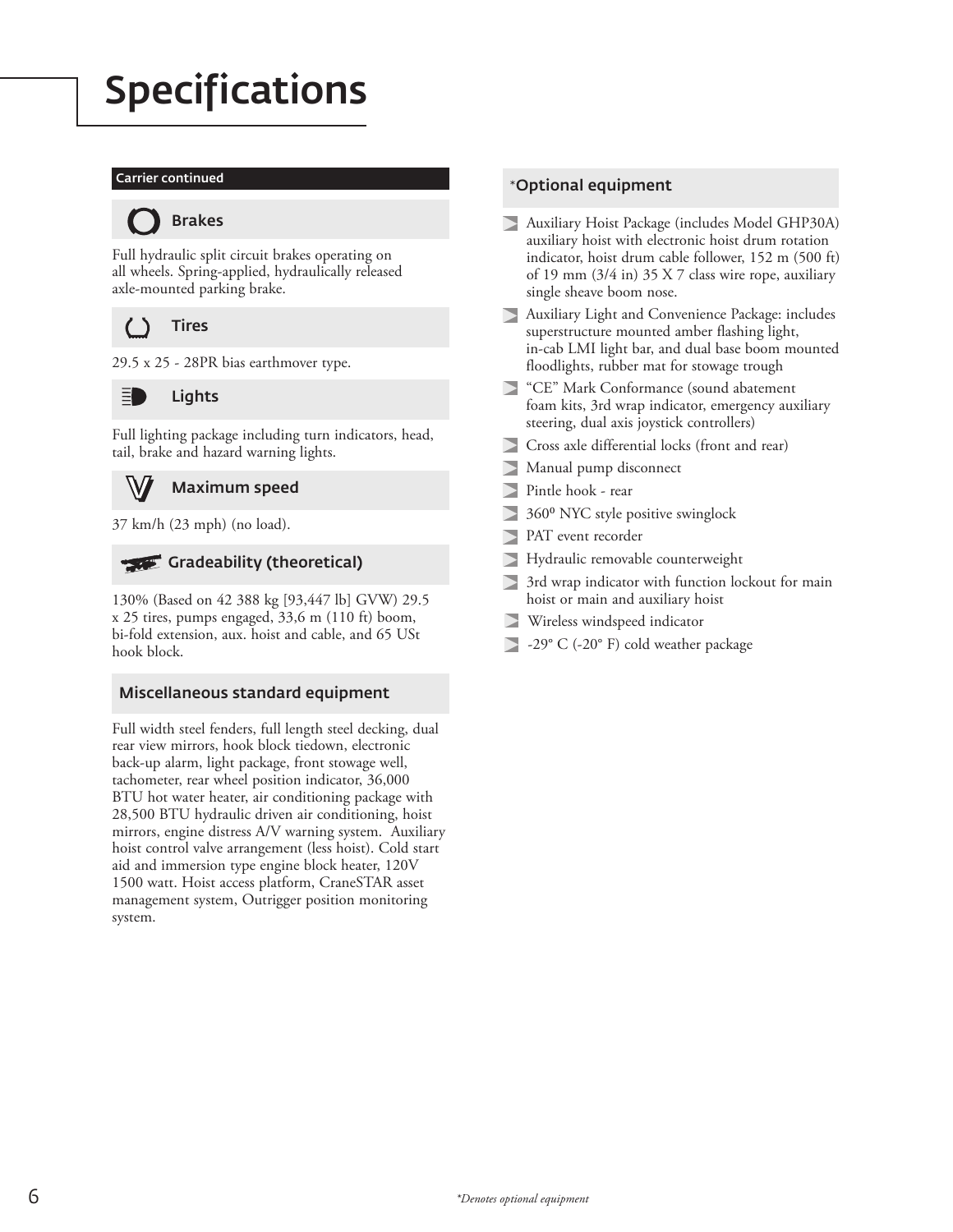# Dimensions and weights

|                  | <b>Dimensions</b> |        |        |        |        |        |                                                                                                    |        |                                          |        |       |        |                                        |        |                     |
|------------------|-------------------|--------|--------|--------|--------|--------|----------------------------------------------------------------------------------------------------|--------|------------------------------------------|--------|-------|--------|----------------------------------------|--------|---------------------|
| <b>Tire size</b> |                   | в      |        |        |        |        |                                                                                                    |        | в                                        |        |       |        |                                        | u      |                     |
| $29.5 - 25$      | (589'')           | (605") | (491") | (462") | (446") | (355") | 14 961 mm   15 368 mm   12 460 mm   11 732 mm   11 342 mm   9004 mm   7662 mm    10 922 m<br>(302" | (430") | 11 153 mm   7830 mm   7099 mm  <br>(439" | (308") | (280" | (266") | 6744 mm   4368 mm   3496 mm  <br>(172" | (138") | 2499 mm<br>(98.37") |
|                  | 2 Wheel Steer     |        |        |        |        |        |                                                                                                    |        | 4 Wheel Steer                            |        |       |        |                                        |        |                     |

Dimensions for table are represented in milimmeters (inches). exact.





| <b>Weights</b>                                                                                                                                                                                                 |          |            |              |        |          |              |
|----------------------------------------------------------------------------------------------------------------------------------------------------------------------------------------------------------------|----------|------------|--------------|--------|----------|--------------|
|                                                                                                                                                                                                                |          | <b>GVW</b> | <b>Front</b> |        |          | Rear         |
|                                                                                                                                                                                                                | kg       | Ib         | kq           | Ib     | kg       | Ib           |
| <b>Basic Machine:</b> Including 110 ft main boom, main hoist with 500<br>ft of wire rope, auxiliary hoist with 500 ft of wire rope, full pinned<br>counterweight, full Decking, A/C, and hoist access platform | 40 381   | 89 024     | 18495        | 40.773 | 21887    | 48,251       |
| <b>ADD:</b> 33 ft -56 ft bi-fold swingaway + extension carrier brackets +<br>aux. boom nose                                                                                                                    | 1265     | 2788       | 1997         | 4402   | $-732$   | $-1614$      |
| Crane Weight                                                                                                                                                                                                   | 41 64 6  | 91,812     | 20 491       | 45.175 | 21155    | 46,637       |
| <b>ADD:</b> 60 t (65 USt) 5-sheave hookblock stowed in trough                                                                                                                                                  | 480      | 1280       | 480          | 1280   | $\Omega$ | $\mathbf{O}$ |
| Crane Weight                                                                                                                                                                                                   | 42 227   | 93,092     | 21 0 72      | 46.455 | 21155    | 46,637       |
| <b>ADD:</b> 7.5 t (8.3 USt) headache ball tied to O/R cable                                                                                                                                                    | 161      | 355        | 262          | 578    | $-101$   | $-223$       |
| Crane Weight                                                                                                                                                                                                   | 42 3 8 8 | 93,447     | 21 3 3 4     | 47,033 | 21053    | 46,414       |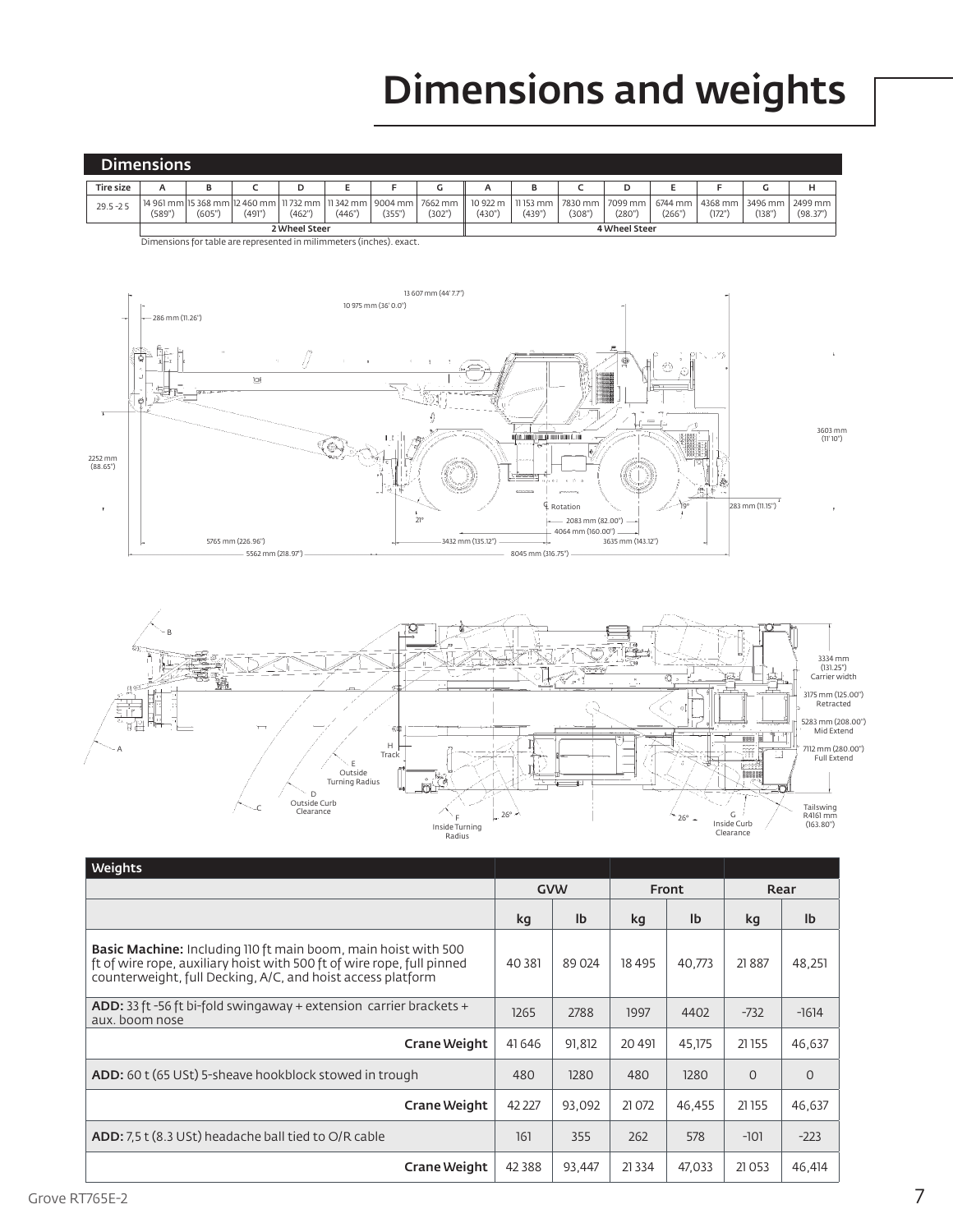# Working range

### 110 ft main boom with 33 ft - 56 ft bi-fold swingaway

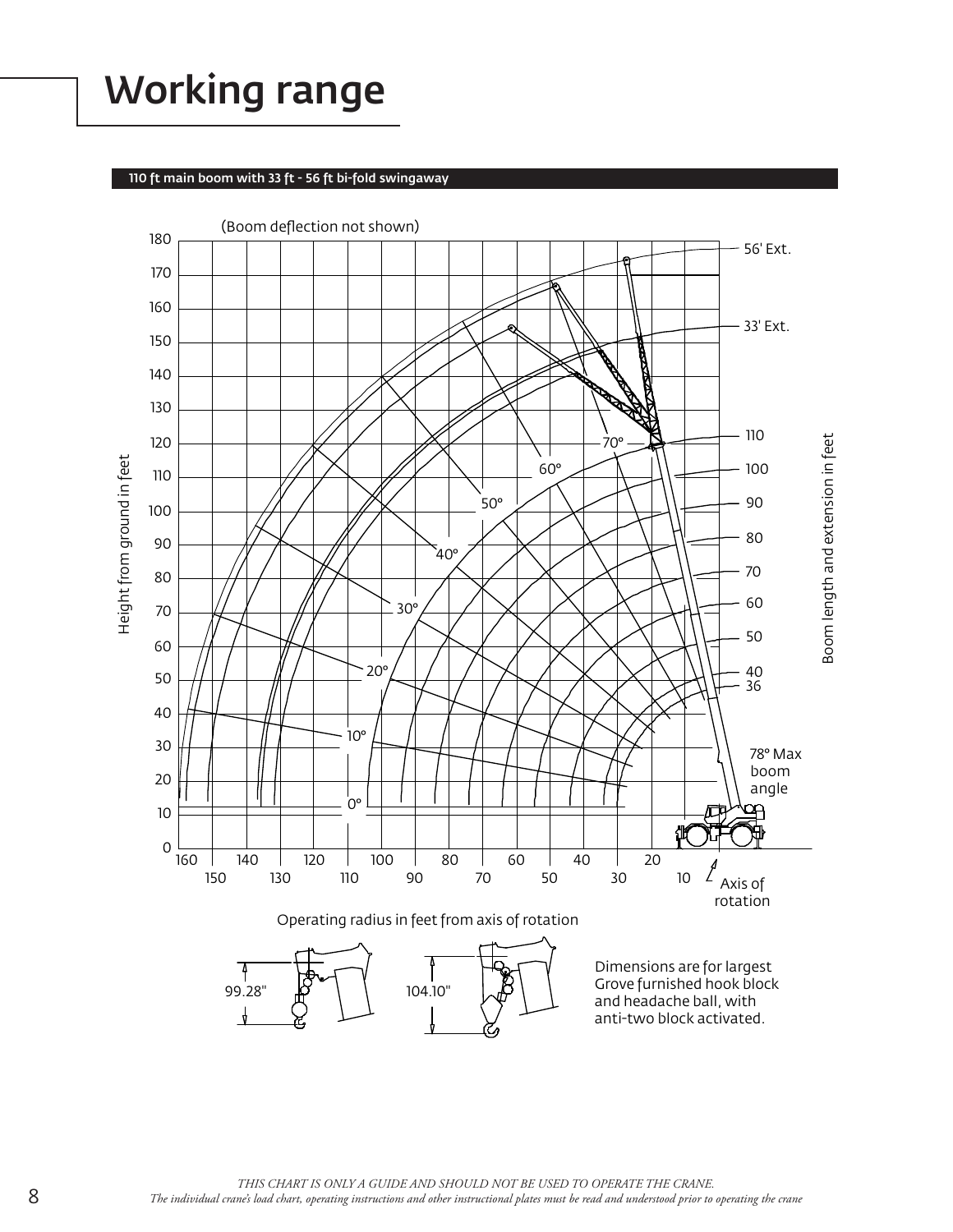# Working range

### 110 ft main boom with one insert and 33 ft - 56 ft bi-fold swingaway

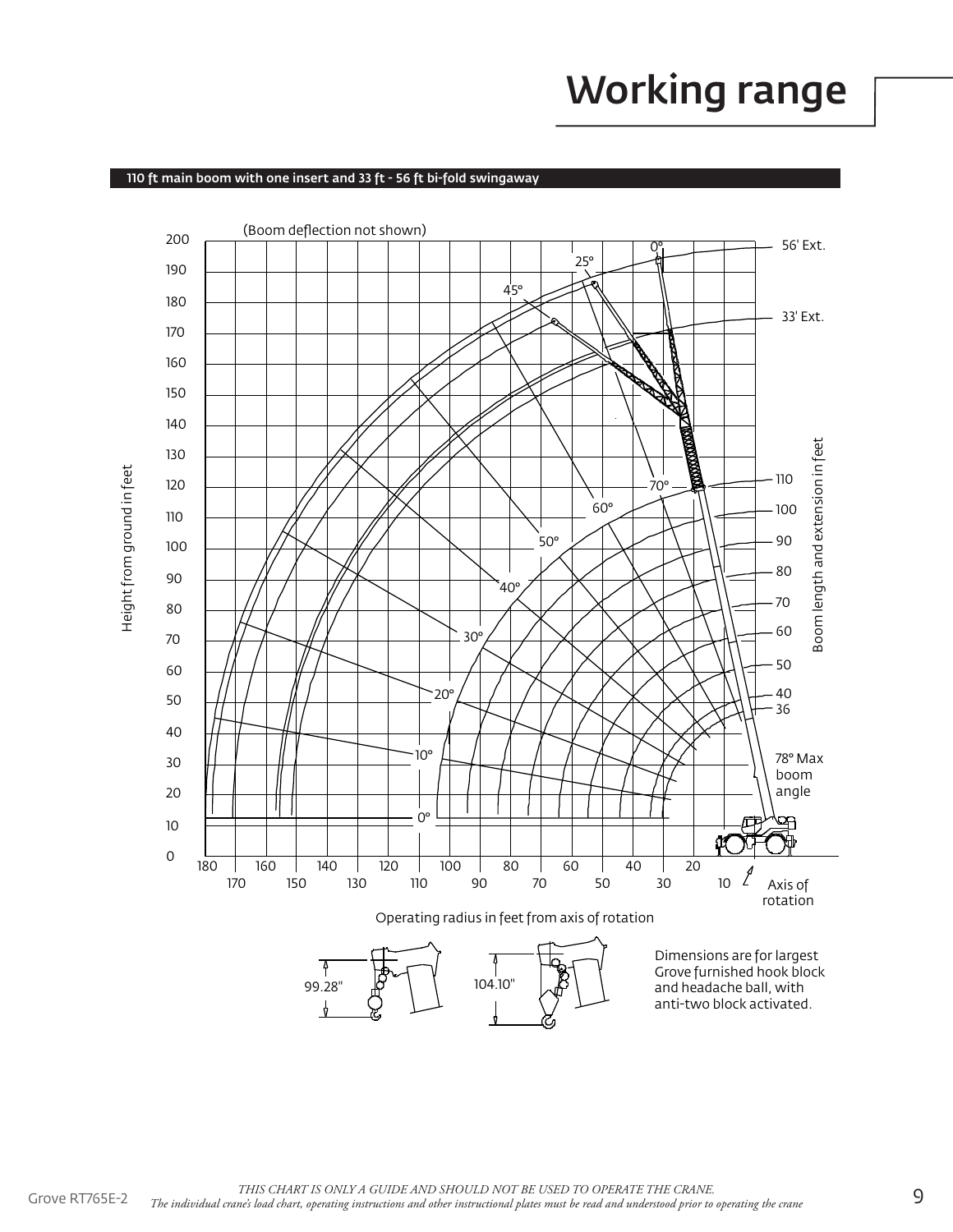# Working range

#### 110 ft main boom with two inserts and 33 ft - 56 ft bi-fold swingaway



THIS CHART IS ONLY A GUIDE AND SHOULD NOT BE USED TO OPERATE THE CRANE. *The individual crane's load chart, operating instructions and other instructional plates must be read and understood prior to operating the crane*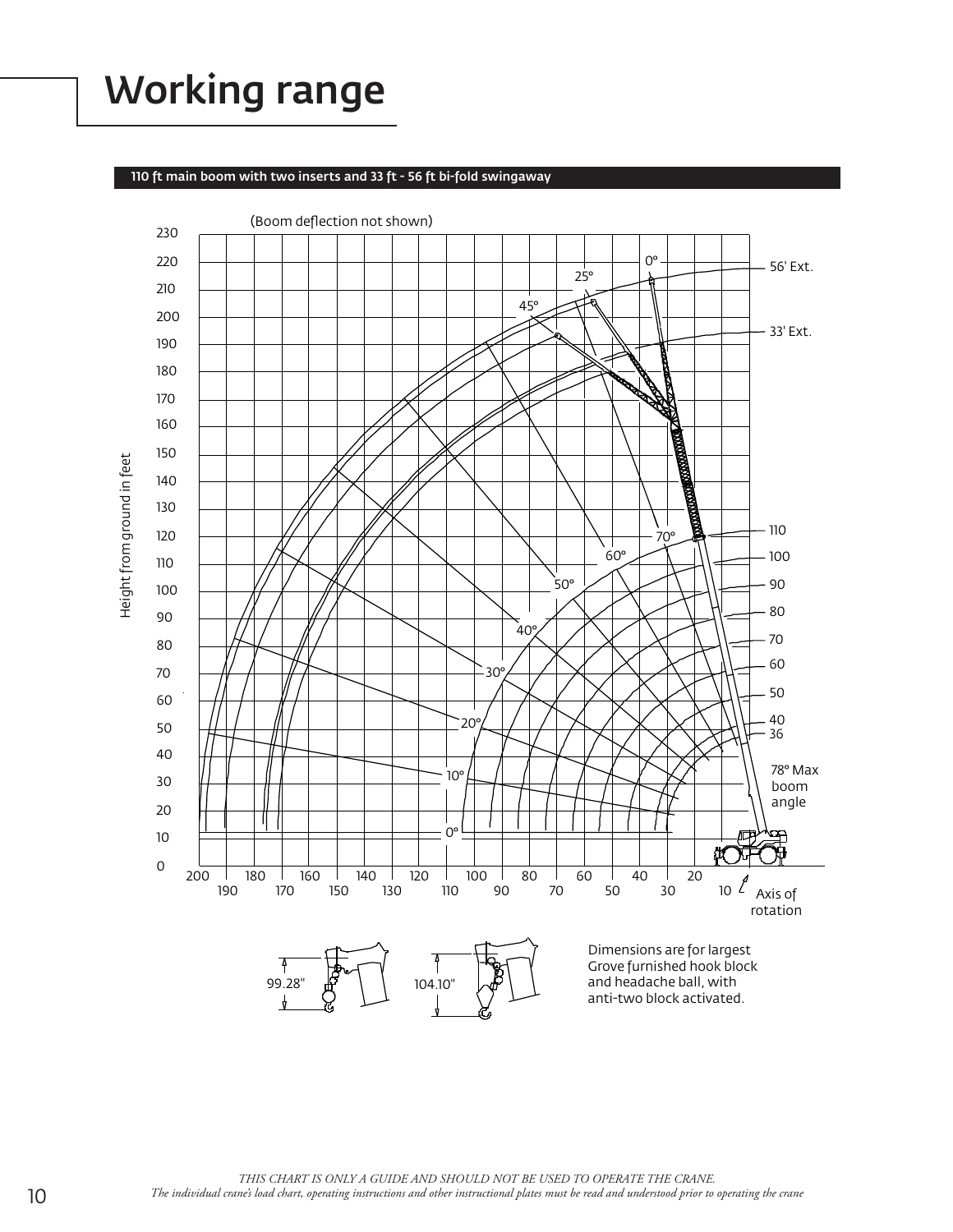

| <b>Radius</b> | #0001                                                 |                  |                  |                   |                   |                          |                  |                  |                   |
|---------------|-------------------------------------------------------|------------------|------------------|-------------------|-------------------|--------------------------|------------------|------------------|-------------------|
| in            |                                                       |                  |                  |                   |                   | Main boom length in feet |                  |                  |                   |
| feet          | 36                                                    | 40               | 50               | $\degree$ 60      | 70                | 80                       | 90               | 100              | 110               |
| 10            | 130,000<br>(69.5)                                     | 90,300<br>(71.5) | 90,300<br>(75.5) | $*62,500$<br>(78) |                   |                          |                  |                  |                   |
| 12            | 112,500<br>(65.5)                                     | 90,300<br>(68.5) | 90,300<br>(73)   | 62,500<br>(76.5)  | $*40,200$<br>(78) |                          |                  |                  |                   |
| 15            | 93,250<br>(60)                                        | 90,300<br>(63.5) | 90,250<br>(69.5) | 62,500<br>(73.5)  | 40,200<br>(76)    | $*40,200$<br>(78)        |                  |                  |                   |
| 20            | 71,550<br>(49.5)                                      | 71,500<br>(55)   | 71,300<br>(63)   | 62,500<br>(68)    | 40,200<br>(71.5)  | 40,200<br>(74.5)         | 40,200<br>(78)   | *36,900<br>(78)  |                   |
| 25            | 56,650<br>(36.5)                                      | 56,600<br>(45)   | 56,350<br>(56)   | 53,650<br>(63)    | 40,200<br>(67)    | 40,200<br>(70.5)         | 37,950<br>(73)   | 34,900<br>(75)   | $*25,150$<br>(78) |
| 30            | 43,500<br>(11.5)                                      | 44,300<br>(32)   | 43,950<br>(48.5) | 43,650<br>(57.5)  | 40,200<br>(62.5)  | 36,050<br>(66.5)         | 32,750<br>(69.5) | 30,200<br>(72)   | 25,150<br>(74)    |
| 35            |                                                       |                  | 33,550<br>(40)   | 33,700<br>(51.5)  | 34,700<br>(58)    | 31,450<br>(62.5)         | 28,550<br>(66)   | 26,400<br>(69)   | 24,700<br>(71.5)  |
| 40            |                                                       |                  | 25,800<br>(28)   | 26,150<br>(44.5)  | 26,900<br>(52.5)  | 27,700<br>(58.5)         | 25,200<br>(62.5) | 23,300<br>(66)   | 21,800<br>(68.5)  |
| 45            |                                                       |                  |                  | 20,650<br>(36.5)  | 21,450<br>(47)    | 22,300<br>(54)           | 22,400<br>(59)   | 20,700<br>(62.5) | 19,400<br>(65.5)  |
| 50            |                                                       |                  |                  | 16,550<br>(26.5)  | 17,400<br>(41)    | 18,250<br>(49.5)         | 19,100<br>(55)   | 18,550<br>(59.5) | 17,350<br>(62.5)  |
| 55            |                                                       |                  |                  |                   | 14,300<br>(33.5)  | 15,150<br>(44)           | 16,000<br>(51)   | 16,400<br>(56)   | 15,600<br>(60)    |
| 60            |                                                       |                  |                  |                   | 11,800<br>(23.5)  | 12.700<br>(38.5)         | 13,550<br>(46.5) | 13,950<br>(52.5) | 14,100<br>(56.5)  |
| 65            |                                                       |                  |                  |                   |                   | 10,700<br>(31.5)         | 11,550<br>(41.5) | 11,950<br>(48.5) | 12,300<br>(53.5)  |
| 70            |                                                       |                  |                  |                   |                   | 9010<br>(22.5)           | 9920<br>(36)     | 10,250<br>(44)   | 10,650<br>(50)    |
| 75            |                                                       |                  |                  |                   |                   |                          | 8510<br>(29.5)   | 8890<br>(39.5)   | 9250<br>(46)      |
| 80            |                                                       |                  |                  |                   |                   |                          | 7260<br>(21)     | 7690<br>(34.5)   | 8050<br>(42.5)    |
| 85            |                                                       |                  |                  |                   |                   |                          |                  | 6620<br>(28.5)   | 7010<br>(38)      |
| 90            |                                                       |                  |                  |                   |                   |                          |                  | 5630<br>(20)     | 6100<br>(33)      |
| 95            |                                                       |                  |                  |                   |                   |                          |                  |                  | 5240<br>(27)      |
| 100           |                                                       |                  |                  |                   |                   |                          |                  |                  | 4480<br>(19.5)    |
|               | Minimum boom angle (°) for indicated length (no load) |                  |                  |                   |                   |                          |                  |                  | 0                 |
|               | Maximum boom length (ft) at 0° boom angle (no load)   |                  |                  |                   |                   |                          |                  |                  | 110               |

NOTE: ( ) Boom angles are in degrees. #LMI operating code. Refer to LMI manual for operating instructions. \*This capacity is based on maximum boom angle.

|             | Lifting capacities at zero degree boom angle  |                          |                  |        |                         |                |                |                |                 |  |  |  |
|-------------|-----------------------------------------------|--------------------------|------------------|--------|-------------------------|----------------|----------------|----------------|-----------------|--|--|--|
| Boom        |                                               | Main boom length in feet |                  |        |                         |                |                |                |                 |  |  |  |
| angle       | 36                                            | 40                       | 50               | ™60    | 70                      | 80             | 90             | 100            | 110             |  |  |  |
| $0^{\circ}$ | 30.350<br>(30.1)                              | 25.700<br>(34.2)         | 17.950<br>(44.2) | (54.6) | 13.050 10.050<br>(64.2) | 7790<br>(74.2) | 6300<br>(84.2) | 4900<br>(94.2) | 3900<br>(104.2) |  |  |  |
|             | NOTE: () Reference radii in feet.<br>80039604 |                          |                  |        |                         |                |                |                |                 |  |  |  |

NOTE: ( ) Reference radii in feet. \*\* Boom length is with inner-mid fully extended and outer-mid & fly fully retracted.

*THIS CHART IS ONLY A GUIDE AND SHOULD NOT BE USED TO OPERATE THE CRANE.* 

Grove RT765E-2 The individual crane's load chart, operating instructions and other instructional plates must be read and understood prior to operating the crane **11**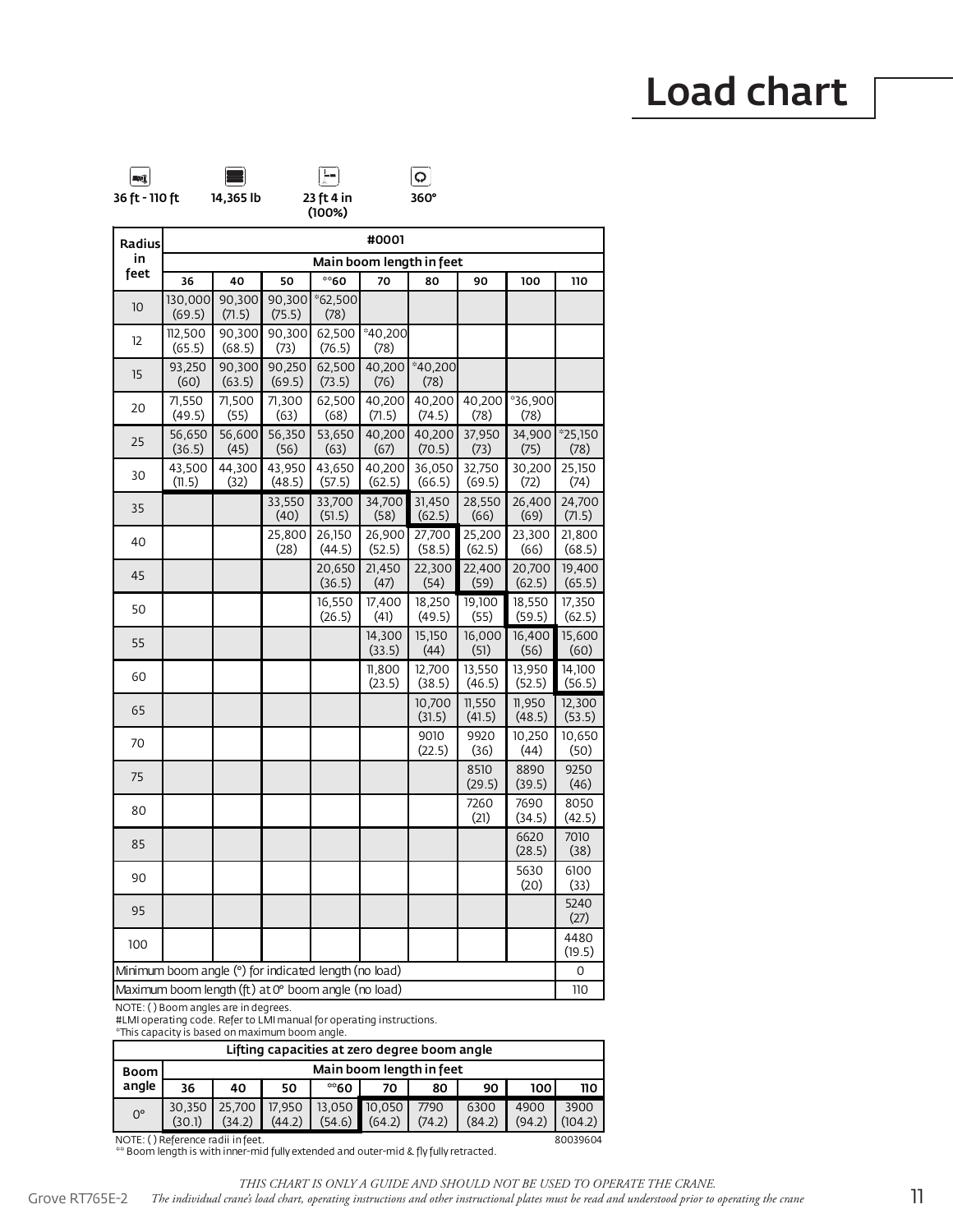

**Counterweight Outriggers**

lQ|

|                                                             |                        |                        | (100%)                 |                        |                        |                        |  |
|-------------------------------------------------------------|------------------------|------------------------|------------------------|------------------------|------------------------|------------------------|--|
|                                                             |                        | 33 ft LENGTH           |                        |                        | 56 ft LENGTH           |                        |  |
| Radius<br>in                                                | <b>0°</b>              | $25^{\circ}$           | 45°                    | 0°                     | $25^\circ$             | 45°                    |  |
| feet                                                        | <b>OFFSET</b><br>#0021 | <b>OFFSET</b><br>#0022 | <b>OFFSET</b><br>#0023 | <b>OFFSET</b><br>#0041 | <b>OFFSET</b><br>#0042 | <b>OFFSET</b><br>#0043 |  |
| 30                                                          | 12,900<br>(78)         |                        |                        |                        |                        |                        |  |
| 35                                                          | 12,900<br>(76.5)       |                        |                        | *8330<br>(78)          |                        |                        |  |
| 40                                                          | 12,900<br>(74.5)       | $*10,850$<br>(78)      |                        | 8330<br>(77.5)         |                        |                        |  |
| 45                                                          | 12,900<br>(72)         | 10,450<br>(76.5)       | $*7410$<br>(78)        | 8330<br>(76)           |                        |                        |  |
| 50                                                          | 12,100<br>(70)         | 10,000<br>(74.5)       | 7200<br>(77.5)         | 8330<br>(74)           |                        |                        |  |
| 55                                                          | 11,100<br>(68)         | 9220<br>(72.5)         | 6990<br>(75.5)         | 8250<br>(72)           | *5300<br>(78)          |                        |  |
| 60                                                          | 10,100<br>(65.5)       | 8550<br>(70)           | 6800<br>(73)           | 7540<br>(70.5)         | 5140<br>(77.5)         |                        |  |
| 65                                                          | 9130<br>(63.5)         | 7930<br>(67.5)         | 6650<br>(70.5)         | 7160<br>(68.5)         | 5100<br>(75.5)         | *3860<br>(78)          |  |
| 70                                                          | 8460<br>(61)           | 7380<br>(65.5)         | 6490<br>(68)           | 6820<br>(66.5)         | 5100<br>(73.5)         | 3790<br>(77.5)         |  |
| 75                                                          | 7840<br>(58.5)         | 6900<br>(63)           | 6370<br>(65.5)         | 6300<br>(64.5)         | 4800<br>(71.5)         | 3660<br>(75.5)         |  |
| 80                                                          | 7230<br>(56)           | 6470<br>(60.5)         | 6110<br>(63)           | 5810<br>(62.5)         | 4580<br>(69.5)         | 3550<br>(73)           |  |
| 85                                                          | 6690<br>(53.5)         | 6070<br>(58)           | 5780<br>(60)           | 5370<br>(60.5)         | 4470<br>(67)           | 3,450<br>(71)          |  |
| 90                                                          | 6,140<br>(51)          | 5720<br>(55.5)         | 5480<br>(57.5)         | 4980<br>(58.5)         | 4330<br>(65)           | 3410<br>(68.5)         |  |
| 95                                                          | 5670<br>(48.5)         | 5400<br>(52.5)         | 5200<br>(54.5)         | 4,630<br>(56.5)        | 4070<br>(63)           | 3,300<br>(66.5)        |  |
| 100                                                         | 5150<br>(45.5)         | 5100<br>(49.5)         | 4950<br>(51.5)         | 4320<br>(54)           | 3830<br>(60.5)         | 3260<br>(64)           |  |
| 105                                                         | 4650<br>(42.5)         | 4760<br>(46.5)         | 4650<br>(48)           | 4040<br>(52)           | 3620<br>(58.5)         | 3220<br>(61.5)         |  |
| 110                                                         | 4,070<br>(39.5)        | 4430<br>(43)           |                        | 3770<br>(49.5)         | 3410<br>(56)           | 3180<br>(59)           |  |
| 115                                                         | 3540<br>(36)           | 3930<br>(39.5)         |                        | 3540<br>(47.5)         | 3230<br>(53.5)         | 3060<br>(56)           |  |
| 120                                                         | 3060<br>(32)           | 3400<br>(35)           |                        | 3310<br>(45)           | 3050<br>(50.5)         | 2940<br>(53)           |  |
| 125                                                         | 2630<br>(27)           | 2920<br>(30)           |                        | 3070<br>(42)           | 2890<br>(48)           | 2800<br>(50)           |  |
| 130                                                         | 2230<br>(21.5)         |                        |                        | 2770<br>(39.5)         | 2730<br>(45)           |                        |  |
| 135                                                         |                        |                        |                        | 2400<br>(36.5)         | 2590<br>(41.5)         |                        |  |
| 140                                                         |                        |                        |                        | 2050<br>(33)           | 2410<br>(38)           |                        |  |
| 145                                                         |                        |                        |                        | 1720<br>(29)           | 2040<br>(33.5)         |                        |  |
| 150                                                         |                        |                        |                        | 1420<br>(24.5)         |                        |                        |  |
| Minimum boom angle<br>(°) for indicated length<br>(no load) | 19                     | 29                     | 47                     | 23                     | 32                     | 49                     |  |
| Maximum boom length<br>(ft) at 0° boom angle<br>(hch        |                        | 100                    |                        |                        | 90                     |                        |  |

NOTES:

1. All capacities above the bold line are based on structural strength of boom extension.

2. 33 ft and 56 ft boom extension lengths may be used for single line lifting service.

3. For main boom lengths less than 110 ft with the boom extension erected, the rated loads are determined by boom angle. Use only the column which corresponds to the boom extension length and offset for which the machine is set up. For boom angles not shown, use the rating of the next lower boom angle.

4. WARNING: Operation of this machine with heavier loads than the capacities listed is strictly prohibited. Machine tipping with boom extension occurs rapidly and without advance warning.

5. Boom angle is the angle above or below horizontal of the longitudinal axis of the boom base section after lifting rated load.

6. Capacities listed are with outriggers fully extended and vertical jacks set only.

7. When lifting over the main boom nose with 33 ft or 56 ft extension erected, the outriggers must be fully extended or 50% extended (17 ft spread).

NOTE: ( ) Boom angles are in degrees. 80039607

#LMI operating code. Refer to LMI manual for operating instructions. \*This capacity is based upon maximum boom angle.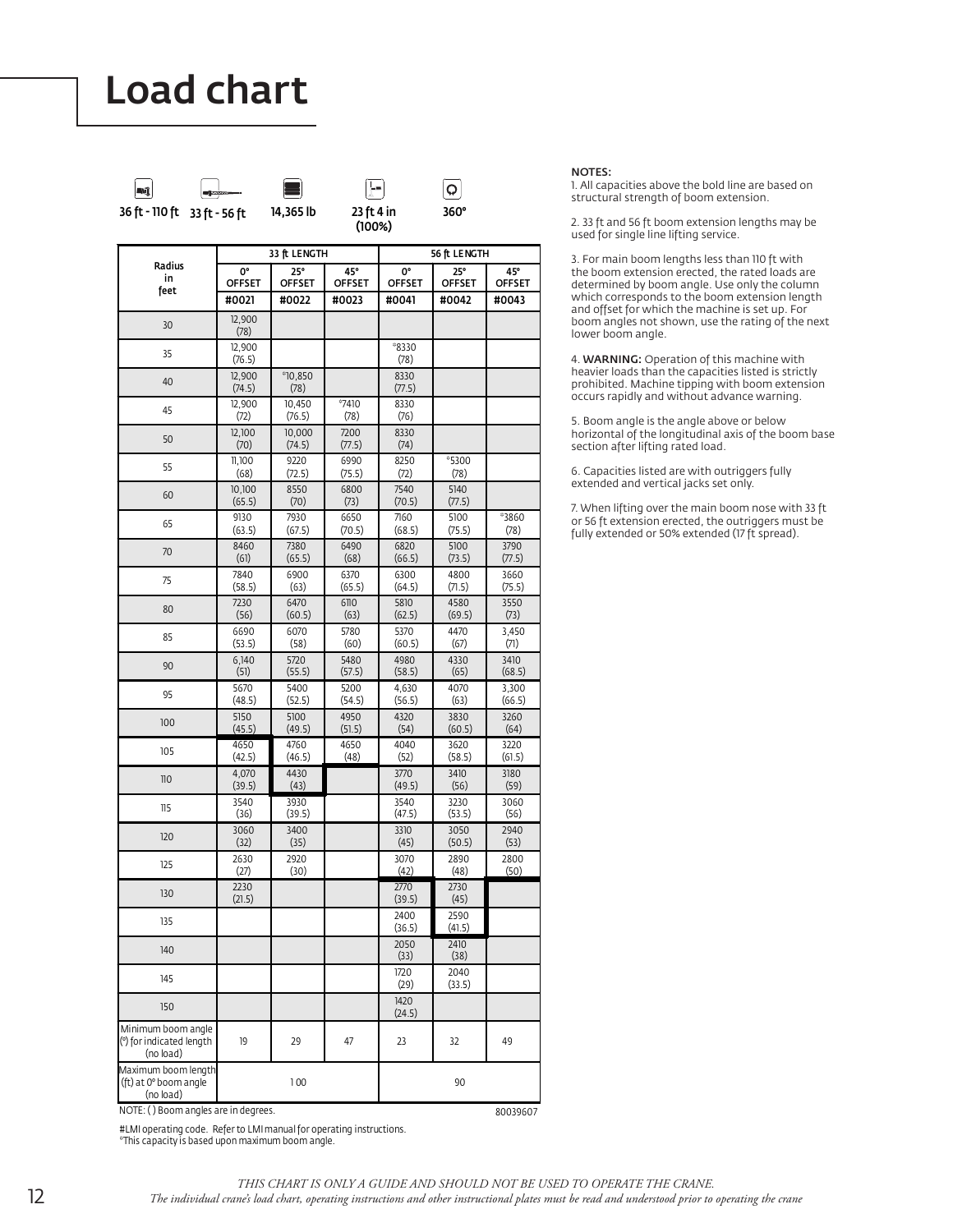

|                                                             |                | 56 ft LENGTH   |        |
|-------------------------------------------------------------|----------------|----------------|--------|
| Radius                                                      | 0°             | 25°            | 45°    |
| in                                                          | OFFSET         | <b>OFFSET</b>  | OFFSET |
| feet                                                        | #0084          | #0085          | #0086  |
| 40                                                          | *6300<br>(78)  |                |        |
| 45                                                          | 6300<br>(77.5) |                |        |
| 50                                                          | 6000<br>(76.5) |                |        |
| 55                                                          | 5990<br>(75)   |                |        |
| 60                                                          | 5980<br>(73)   | *4840<br>(78)  |        |
| 65                                                          | 5510<br>(71.5) | 4840<br>(77.5) |        |
| 70                                                          | 5010<br>(70)   | 4440<br>(76)   |        |
| 75                                                          | 4560           | 4050           | *3760  |
|                                                             | (68)           | (74.5)         | (78)   |
| 80                                                          | 4170           | 3870           | 3460   |
|                                                             | (66.5)         | (72.5)         | (76.5) |
| 85                                                          | 3820           | 3570           | 3260   |
|                                                             | (64.5)         | (71)           | (74.5) |
| 90                                                          | 3520           | 3320           | 2960   |
|                                                             | (63)           | (69)           | (72.5) |
| 95                                                          | 3220           | 3070           | 2770   |
|                                                             | (61)           | (67)           | (70.5) |
| 100                                                         | 2980           | 2880           | 2570   |
|                                                             | (59)           | (65.5)         | (68.5) |
| 105                                                         | 2780           | 2680           | 2460   |
|                                                             | (57.5)         | (63.5)         | (66.5) |
| 110                                                         | 2530           | 2480           | 2340   |
|                                                             | (55.5)         | (61.5)         | (64.5) |
| 115                                                         | 2340           | 2280           | 2200   |
|                                                             | (53.5)         | (59.5)         | (62)   |
| 120                                                         | 2190           | 2140           | 2050   |
|                                                             | (51.5)         | (57.5)         | (60)   |
| 125                                                         | 2000           | 1990           | 1910   |
|                                                             | (49.5)         | (55)           | (57.5) |
| 130                                                         | 1850           | 1850           | 1810   |
|                                                             | (47.5)         | (53)           | (55)   |
| 135                                                         | 1720           | 1750           | 1670   |
|                                                             | (45)           | (50.5)         | (52.5) |
| 140                                                         | 1610<br>(43)   | 1610<br>(48)   |        |
| 145                                                         |                | 1520<br>(45)   |        |
| 150                                                         |                | 1370<br>(42.5) |        |
| Minimum boom angle<br>(°) for indicated length<br>(no load) | 42             | 41             | 50     |
| Maximum boom length<br>(ft) at 0° boom angle<br>(no load)   |                | 70             |        |

NOTE: ( ) Boom angles are in degrees.

#LMI operating code. Refer to LMI manual for operating instructions.

\*This capacity is based upon maximum boom angle.

#### NOTES:

1. All capacities above the bold line are based on structural strength of boom extension.

2. The 56 ft boom extension length may be used for single line lifting service only.

3. For main boom lengths less than 110 ft with the boom extension erected, the rated loads are determined by boom angle. Use only the column which corresponds to the boom extension length and offset for which the machine is set up. For boom angles not shown, use rating of the next lower boom angle.

4. WARNING: Operation of this machine with heavier loads than the capacities listed is strictly prohibited. Machine tipping with boom extension occurs rapidly and without advance warning.

5. Boom angle is the angle above or below horizontal of the longitudinal axis of the boom base section after lifting rated load.

6. Capacities listed are with outriggers fully extended and vertical jacks set only.

7. When lifting over the main boom nose with 56 ft extension erected and 20 ft insert, the outriggers must be fully extended or 50% extended (17 ft spread).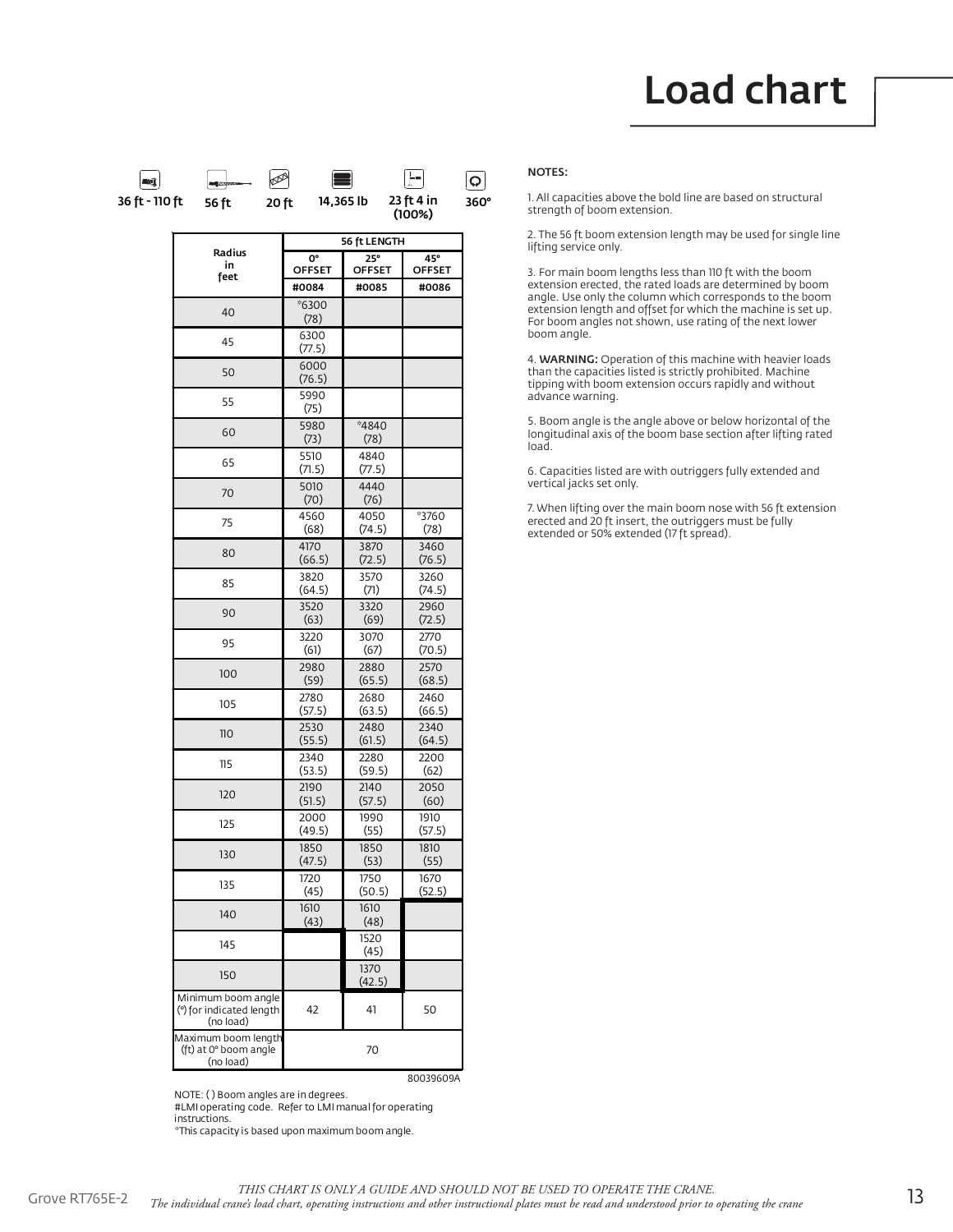

|                                                   | 56 ft LENGTH           |                      |                      |  |  |  |  |
|---------------------------------------------------|------------------------|----------------------|----------------------|--|--|--|--|
| Radius<br>in                                      | #0084                  | #0085                | #0086                |  |  |  |  |
| feet                                              | 0°<br><b>OFFSET</b>    | 25°<br><b>OFFSET</b> | 45°<br><b>OFFSET</b> |  |  |  |  |
| 50                                                | 4510<br>(78)           |                      |                      |  |  |  |  |
| 55                                                | 4210<br>(77)           |                      |                      |  |  |  |  |
| 60                                                | 3910<br>(75.5)         |                      |                      |  |  |  |  |
| 65                                                | 3710<br>(74)           |                      |                      |  |  |  |  |
| 70                                                | 3410<br>(72.5)         | *3710<br>(78)        |                      |  |  |  |  |
| 75                                                | 3220<br>(71)           | 3420<br>(76.5)       |                      |  |  |  |  |
| 80                                                | 2820<br>(69.5)         | 3120<br>(75)         |                      |  |  |  |  |
| 85                                                | 2520<br>(68)           | 2820<br>(73.5)       | 2730<br>(77.5)       |  |  |  |  |
| 90                                                | 2320<br>(66.5)         | 2620<br>(72)         | 2530<br>(75.5)       |  |  |  |  |
| 95                                                | 2030<br>(65)           | 2330<br>(70.5)       | 2340<br>(74)         |  |  |  |  |
| 100                                               | 1830<br>(63)           | 2130<br>(68.5)       | 2140<br>(72)         |  |  |  |  |
| 105                                               | 1630<br>(61.5)         | 1930<br>(67)         | 1940<br>(70.5)       |  |  |  |  |
| 110                                               | 1440<br>(60)           | 1730<br>(65.5)       | 1740<br>(68.5)       |  |  |  |  |
| $\overline{115}$                                  | 1240<br>(58.5)         | 1540<br>(63.5)       | 1550<br>(66.5)       |  |  |  |  |
| 120                                               | 1140<br>(56.5)         | 1340<br>(62)         | 1450<br>(64.5)       |  |  |  |  |
| 125                                               |                        | 1240<br>(60)         | 1260<br>(62.5)       |  |  |  |  |
| 130                                               |                        | 1050<br>(58)         | 1160<br>(60.5)       |  |  |  |  |
|                                                   | No Load Stability Data |                      |                      |  |  |  |  |
| Min. boom<br>angle (°) for<br>indicated<br>length | 55                     | 57                   | 59                   |  |  |  |  |
| Max. boom<br>length (ft) at<br>0° boom<br>angle   |                        | 40                   |                      |  |  |  |  |

80039614A

NOTE: ( ) Boom angles are in degrees.

\*This capacity is based upon maximum boom angle. #LMI operating code. Refer to LMI manual for instructions.

#### NOTES:

1. All capacities above the bold line are based on structural strength of boom extension.

2. The 56 ft boom extension length may be used for single line lifting service only.

3. For main boom lengths less than 110 ft with the boom extension erected, the rated loads are determined by boom angle. Use only the column which corresponds to the boom extension length and offset for which the machine is set up. For boom angles not shown, use rating of the next lower boom angle.

4. WARNING: Operation of this machine with heavier loads than the capacities listed is strictly prohibited. Machine tipping with boom extension occurs rapidly and without advance warning.

5. Boom angle is the angle above or below horizontal of the longitudinal axis of the boom base section after lifting rated load.

6. Capacities listed are with outriggers fully extended and vertical jacks set only.

7. When lifting over the main boom nose with 56 ft extension erected and 40 ft insert, the outriggers must be fully extended or 50% extended (17 ft spread).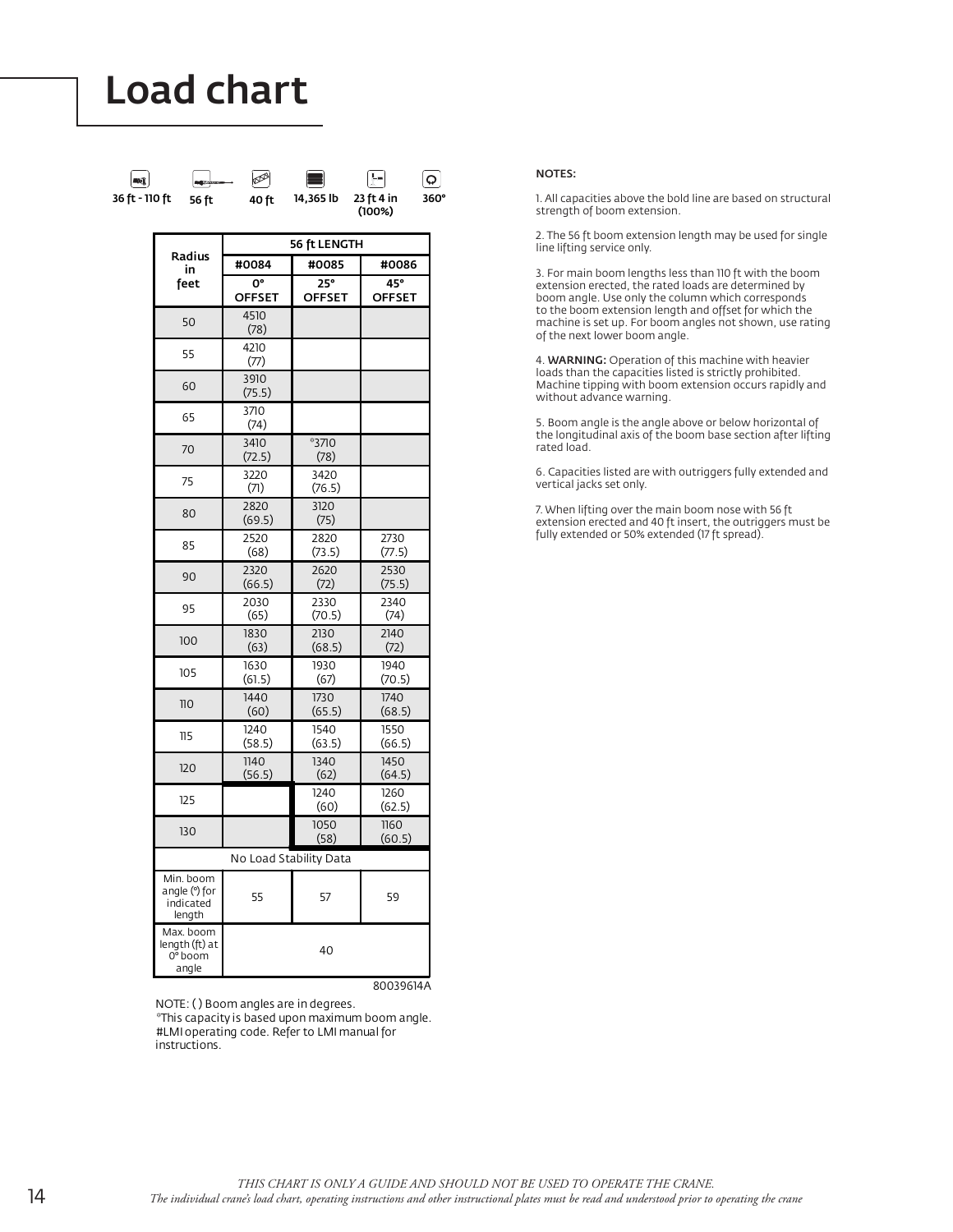

| Radius    | #9005                                       |                  |                  |                  |                  |  |  |  |  |
|-----------|---------------------------------------------|------------------|------------------|------------------|------------------|--|--|--|--|
| in        | Main boom length in feet                    |                  |                  |                  |                  |  |  |  |  |
| feet      | 36                                          | 40               | 50               | °60              | 70               |  |  |  |  |
| 10        | 45,300<br>(69.5)                            | 39,700<br>(71.5) |                  |                  |                  |  |  |  |  |
| 12        | 41.500<br>(66)                              | 39.700<br>(68.5) | 29,600<br>(73)   |                  |                  |  |  |  |  |
| 15        | 32,450<br>(60)                              | 31,750<br>(63.5) | 26,450<br>(69.5) | 20,900<br>(73.5) |                  |  |  |  |  |
| 20        | 19,200<br>(50)                              | 18,850<br>(55)   | 18,750<br>(63)   | 18,550<br>(68)   | 17,300<br>(71.5) |  |  |  |  |
| 25        | 12,600<br>(36.5)                            | 12,350<br>(44.5) | 12,250<br>(56)   | 12,050<br>(63)   | 12,550<br>(67)   |  |  |  |  |
| 30        | 8650<br>(11.5)                              | 8530<br>(31.5)   | 8250<br>(48.5)   | 8150<br>(57)     | 8710<br>(62.5)   |  |  |  |  |
| 35        |                                             |                  | 5600<br>(39.5)   | 5450<br>(51)     | 6170<br>(57.5)   |  |  |  |  |
| 40        |                                             |                  | 3700<br>(28)     | 3410<br>(44)     | 4300<br>(52)     |  |  |  |  |
| 45        |                                             |                  |                  | 1760<br>(36)     | 2850<br>(46.5)   |  |  |  |  |
| 50        |                                             |                  |                  |                  | 1250<br>(40)     |  |  |  |  |
| (no load) | Minimum boom angle (°) for indicated length | 35               | 39               |                  |                  |  |  |  |  |
| (no load) | Maximum boom length (ft) at 0° boom angle   |                  |                  |                  | 50               |  |  |  |  |

NOTE: ( ) Reference boom angles in degrees.

| Lifting capacities at zero degree boom angle |                          |                |             |  |  |  |  |  |
|----------------------------------------------|--------------------------|----------------|-------------|--|--|--|--|--|
| Boom<br>angle                                | Main boom length in feet |                |             |  |  |  |  |  |
|                                              | 36                       | 40             | 50          |  |  |  |  |  |
| $0^{\circ}$                                  | 8580<br>(30.1)           | 6310<br>(34.2) | 2270<br>44. |  |  |  |  |  |

Note: () Reference radii in feet. 20039611

#LMI operating code. Refer to LMI manual for instructions. \*60 ft. boom length is with inner-mid extended and outer-mid & fly retracted.

NOTES TO ALL RUBBER CAPACITY CHARTS:

1. Capacities are in pounds and do not exceed 75% of tipping loads as determined by test in accordance with SAE J765.

2. Capacities are applicable to machines equipped with 29.5 x 25 (28 or 34 ply General/Titan, Denman Rock Plus, Denman Broadway and Advance bias plus ply) tires at 65 psi cold inflation pressure.

3. Capacities appearing above the bold line are based on structural strength and tipping should not be relied upon as a capacity limitation.

4. Capacities are applicable only with machine on firm level surface.

5. On rubber lifting with boom extensions not permitted.

6. For pick and carry operation, boom must be centered over front of machine, mechanical swing lock engaged and load restrained from swinging.

7. Axle lockouts must be functioning when lifting on rubber.

8. All lifting depends on proper tire inflation, capacity and condition. Capacities must be reduced for lower tire inflation pressures. See lifting capacity chart for tire used. Damaged tires are hazardous to safe operation of crane.

9. Creep - not over 200 ft of movement in any 30 minute period and not exceeding 1 mph.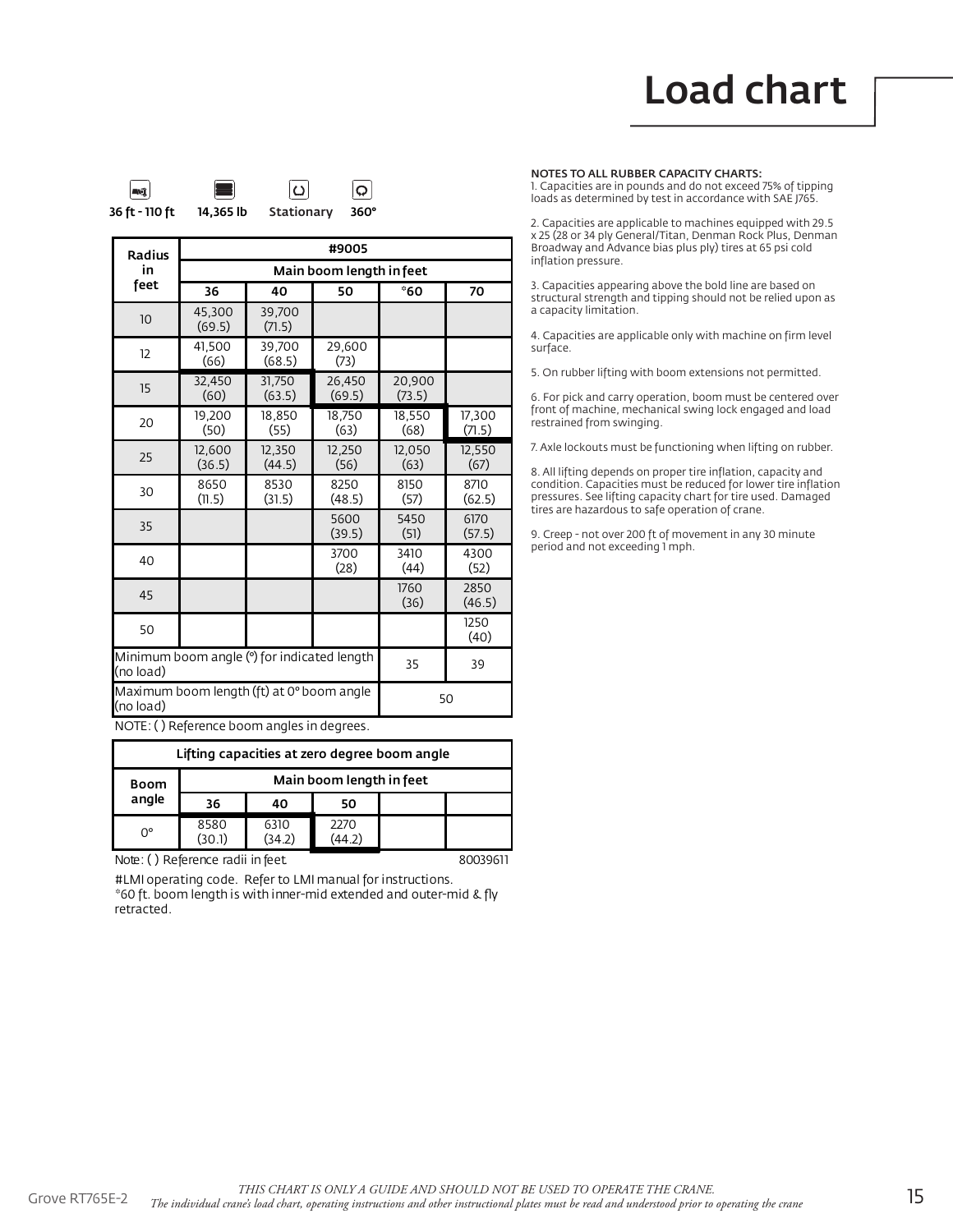

 $\circlearrowright$ Pick and carry

29.5 x 25 tires

36 ft - 110 ft  $\,$  14,365 lb PICK and carry Over front up to 2.5 mph

 $\Omega$ 



 $\boldsymbol{\Theta}$ 36 ft - 110 ft 14,365 lb Creep speed Over

ပြ

front

| Radius                                                | #9006                                               |                  |                          |                  |                  |  |  |  |  |
|-------------------------------------------------------|-----------------------------------------------------|------------------|--------------------------|------------------|------------------|--|--|--|--|
| in                                                    |                                                     |                  | Main boom length in feet |                  |                  |  |  |  |  |
| feet                                                  | 36                                                  | 40               | 50                       | °60              | 70               |  |  |  |  |
| 10                                                    | 47,200<br>(69.5)                                    | 44.000<br>(71.5) | 34.000<br>(75.5)         |                  |                  |  |  |  |  |
| 12                                                    | 43.450<br>(66)                                      | 42.500<br>(68.5) | 34.000<br>(73)           | 28,500<br>(76.5) |                  |  |  |  |  |
| 15                                                    | 35,900<br>(60)                                      | 35,200<br>(63.5) | 34,000<br>(69.5)         | 28,500<br>(73.5) | 21,350<br>(75.5) |  |  |  |  |
| 20                                                    | 27,000<br>(50)                                      | 26,650<br>(55)   | 26,300<br>(63)           | 26,500<br>(68)   | 21,350<br>(71.5) |  |  |  |  |
| 25                                                    | 20,750<br>(36.5)                                    | 20,550<br>(44.5) | 20,500<br>(56)           | 20,550<br>(63)   | 21,300<br>(67)   |  |  |  |  |
| 30                                                    | 16,150<br>(11.5)                                    | 16,100<br>(31.5) | 16,200<br>(48.5)         | 16,200<br>(57)   | 17.000<br>(62.5) |  |  |  |  |
| 35                                                    |                                                     |                  | 12,850<br>(39.5)         | 12,850<br>(51)   | 13,750<br>(57.5) |  |  |  |  |
| 40                                                    |                                                     |                  | 9550<br>(28)             | 9970<br>(44)     | 10,950<br>(52)   |  |  |  |  |
| 45                                                    |                                                     |                  |                          | 7470<br>(36)     | 8470<br>(46.5)   |  |  |  |  |
| 50                                                    |                                                     |                  |                          | 5550<br>(26)     | 6540<br>(40)     |  |  |  |  |
| 55                                                    |                                                     |                  |                          |                  | 5010<br>(33)     |  |  |  |  |
| 60                                                    |                                                     |                  |                          |                  | 3760<br>(23)     |  |  |  |  |
| Minimum boom angle (°) for indicated length (no load) | 0                                                   |                  |                          |                  |                  |  |  |  |  |
|                                                       | Maximum boom length (ft) at 0° boom angle (no load) |                  |                          |                  | 70               |  |  |  |  |
|                                                       | NOTE: () Reference boom angles in degrees           |                  |                          |                  |                  |  |  |  |  |

NOTE: ( ) Reference boom angles in degrees.

| Lifting capacities at zero degree boom angle |                          |                  |                 |                 |                 |  |  |  |  |  |
|----------------------------------------------|--------------------------|------------------|-----------------|-----------------|-----------------|--|--|--|--|--|
| Boom<br>angle                                | Main boom length in feet |                  |                 |                 |                 |  |  |  |  |  |
|                                              | 36                       | 40               | 50              | *60             | 70              |  |  |  |  |  |
| 0°                                           | 16,100<br>(30.1)         | 12,950<br>(34.2) | 7,390<br>(44.2) | 4,140<br>(54.6) | 2,880<br>(64.2) |  |  |  |  |  |

Note: () Reference radii in feet. 2003 3613

#LMI operating code. Refer to LMI manual for instructions. \*60 ft. boom length is with inner-mid extended and outer-mid & fly retracted.

NOTES TO ALL RUBBER CAPACITY CHARTS: 1. Capacities are in pounds and do not exceed 75% of tipping loads as determined by test in accordance with SAE J765.

2. Capacities are applicable to machines equipped with 29.5 x 25 (28 or 34 ply General/Titan, Denman Rock Plus, Denman Broadway and Advance bias plus ply) tires at 65 psi cold inflation pressure.

3. Capacities appearing above the bold line are based on structural strength and tipping should not be relied upon as a capacity limitation.

4. Capacities are applicable only with machine on firm level surface.

| Radius                                                | #9030                    |                  |                  |                  |                  |
|-------------------------------------------------------|--------------------------|------------------|------------------|------------------|------------------|
| in                                                    | Main boom length in feet |                  |                  |                  |                  |
| feet                                                  | 36                       | 40               | 50               | °60              | 70               |
| 10                                                    | 47.200<br>(69.5)         | 44.000<br>(7.5)  | 34.000<br>(75.5) |                  |                  |
| 12                                                    | 47,200<br>(66)           | 44,000<br>(68.5) | 34,000<br>(73)   | 28,500<br>(76.5) |                  |
| 15                                                    | 43,250<br>(60)           | 42,500<br>(63.5) | 34,000<br>(69.5) | 28,500<br>(73.5) | 21,350<br>(75.5) |
| 20                                                    | 32,950<br>(50)           | 32,600<br>(55)   | 32.250<br>(63)   | 28.500<br>(68)   | 21.350<br>(71.5) |
| 25                                                    | 25.450<br>(36.5)         | 24,850<br>(44.5) | 25,250<br>(56)   | 25,250<br>(63)   | 21.350<br>(67)   |
| 30                                                    | 17,850<br>(11.5)         | 17,250<br>(31.5) | 17,800<br>(48.5) | 18,050<br>(57)   | 19,000<br>(62.5) |
| 35                                                    |                          |                  | 12.950<br>(39.5) | 13,300<br>(51)   | 14.300<br>(57.5) |
| 40                                                    |                          |                  | 9550<br>(28)     | 9970<br>(44)     | 10.950<br>(52)   |
| 45                                                    |                          |                  |                  | 7470<br>(36)     | 8470<br>(46.5)   |
| 50                                                    |                          |                  |                  | 5550<br>(26)     | 6540<br>(40)     |
| 55                                                    |                          |                  |                  |                  | 5010<br>(33)     |
| 60                                                    |                          |                  |                  |                  | 3760<br>(23)     |
| Minimum boom angle (°) for indicated length (no load) |                          |                  |                  | $\Omega$         |                  |
| Maximum boom length (ft) at 0° boom angle (no load)   |                          |                  |                  | 70               |                  |

NOTE: ( ) Reference boom angles in degrees.

| Lifting capacities at zero degree boom angle |                          |                  |                 |                 |                 |
|----------------------------------------------|--------------------------|------------------|-----------------|-----------------|-----------------|
| Boom<br>angle                                | Main boom length in feet |                  |                 |                 |                 |
|                                              | 36                       | 40               | 50              | *60             | 70              |
| 0°                                           | 17,750<br>(30.1)         | 12,950<br>(34.2) | 7,390<br>(44.2) | 4,140<br>(54.6) | 2,880<br>(64.2) |
| Note: () Reference radii in feet             |                          |                  |                 | 80039612        |                 |

re: ( ) Reference radii in feet

#LMI operating code. Refer to LMI manual for instructions. \*60 ft. boom length is with inner-mid extended and outer-mid & fly retracted.

5. On rubber lifting with boom extensions not permitted.

6. For pick and carry operation, boom must be centered over front of machine, mechanical swing lock engaged and load restrained from swinging.

7. Axle lockouts must be functioning when lifting on rubber.

8. All lifting depends on proper tire inflation, capacity and condition. Capacities must be reduced for lower tire inflation pressures. See lifting capacity chart for tire used. Damaged tires are hazardous to safe operation of crane.

9. Creep - not over 200 ft of movement in any 30 minute period and not exceeding 1 mph.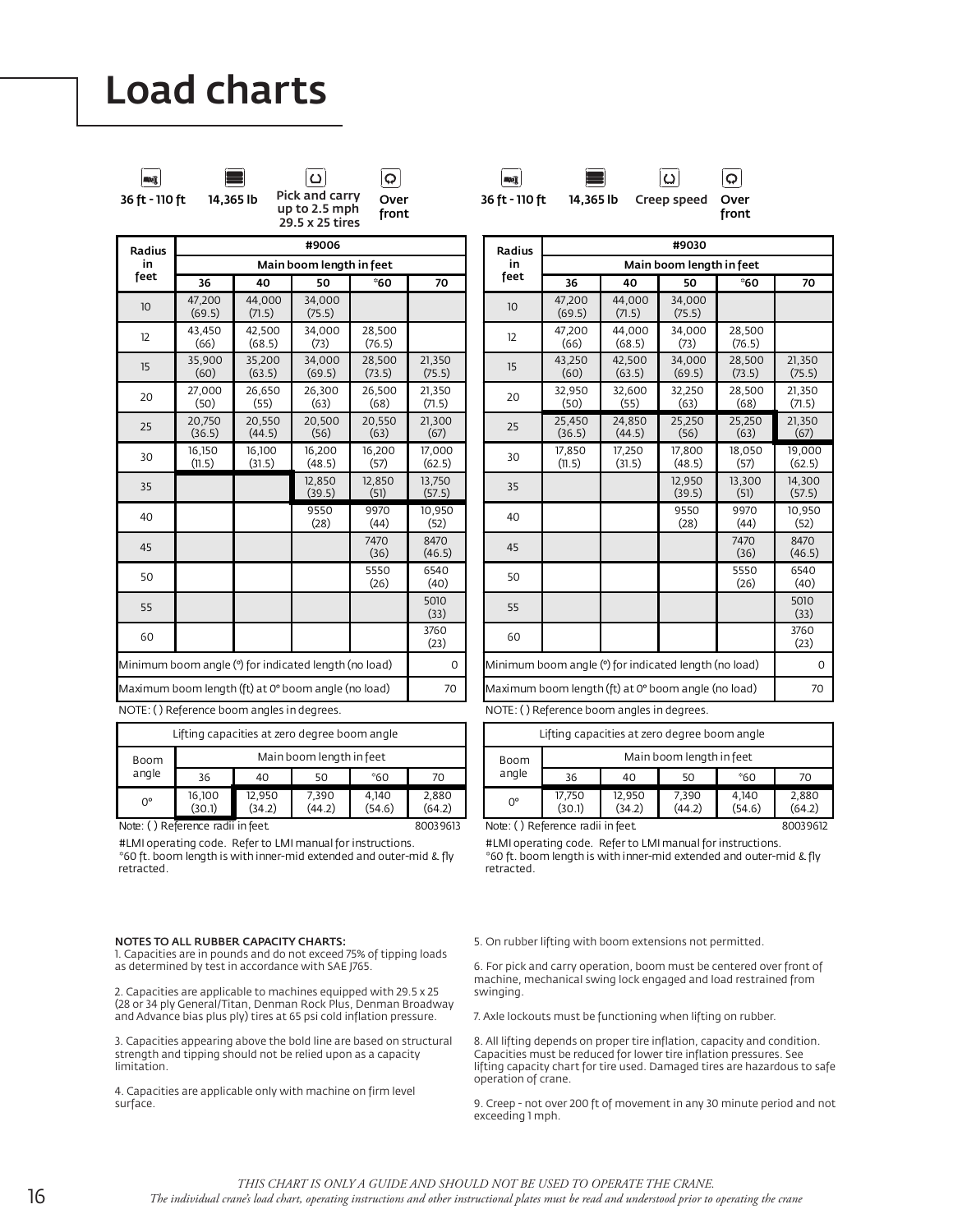# Load handling

| 33 ft - 56 ft : Folding boom extension:                                               |                                          |  |  |  |
|---------------------------------------------------------------------------------------|------------------------------------------|--|--|--|
|                                                                                       |                                          |  |  |  |
| Without block<br>or ball                                                              | <b>With 355 lb</b><br>overhaul ball      |  |  |  |
| 3850 lb                                                                               | 5980 lb                                  |  |  |  |
| 8620 lb                                                                               | 12.170 lb                                |  |  |  |
| Folding extension with 20 ft insert:                                                  |                                          |  |  |  |
| 7480 lb                                                                               | 10.370 lb                                |  |  |  |
| 13.320 lb                                                                             | 17.740 lb                                |  |  |  |
| Folding extension with 40 ft insert:                                                  |                                          |  |  |  |
| 9990 lb                                                                               | 12.360 lb                                |  |  |  |
| 14.610 lb                                                                             | 17.730 lb                                |  |  |  |
| *Reduction of main boom capacities (no deduct required for<br>stowed boom extension). |                                          |  |  |  |
| Auxiliary boom nose:                                                                  |                                          |  |  |  |
| 130 lb                                                                                |                                          |  |  |  |
| <b>Hookblocks and headache balls:</b>                                                 |                                          |  |  |  |
| $1280 lb +$                                                                           |                                          |  |  |  |
| $355$ lb +                                                                            |                                          |  |  |  |
|                                                                                       | . Deferte retire plate for actual uniobt |  |  |  |

+Refer to rating plate for actual weight

When lifting over swingaway and/or jib combinations, deduct total weight of all load handling devices reeved over main boom nose directly from swingaway or jib capacity.

NOTE: All load handling devices and boom attachments are considered part of the load and suitable allowances MUST BE MADE for their combined weights. Weights are for Grove furnished equipment.

| Line pulls and reeving information |                                                                                                                    |                           |                                |  |
|------------------------------------|--------------------------------------------------------------------------------------------------------------------|---------------------------|--------------------------------|--|
| <b>Hoists</b>                      | Cable specs                                                                                                        | Permissable<br>line pulls | <b>Nominal</b><br>cable length |  |
| Main                               | 19 mm (3/4 in)<br>6 x 37 class, EIPS.<br><b>IWRC Special</b><br>Flexible<br>Min. breaking<br>strength<br>58.800 lb | 16.800 lb                 | 500 ft                         |  |
| Main and auxiliary                 | 19 mm (3/4 in) 35x7<br>Class Rotation<br>Resistant (non-<br>rotating) Min.<br>breaking strength<br>85.800 lb       | 16.800 lb                 | 500 ft                         |  |

The approximate weight of 3/4 in wire rope is 1.5 lb/ft.

|                                                        | Hoist performance                          |                       |       |                         |  |
|--------------------------------------------------------|--------------------------------------------|-----------------------|-------|-------------------------|--|
| Wire<br>rope<br>layer                                  | <b>Hoist line pulls</b><br>two-speed hoist |                       |       | Drum rope capacity (ft) |  |
|                                                        | Low<br>available lb <sup>®</sup>           | High<br>*available lb | Layer | <b>Total</b>            |  |
| 1                                                      | 18.134                                     | 9067                  | 101   | 101                     |  |
| $\overline{2}$                                         | 16.668                                     | 8334                  | 110   | 211                     |  |
| 3                                                      | 15.420                                     | 7710                  | 120   | 331                     |  |
| $\overline{4}$                                         | 14.347                                     | 7174                  | 129   | 460                     |  |
| 5                                                      | 13.413                                     | 6707                  | 139   | 599                     |  |
| 6                                                      | 12.594                                     | 6297                  | 149   | 748                     |  |
| *Max lifting capacity: 6x37 and 35x7 class = 16,800 lb |                                            |                       |       |                         |  |

| Tire inflation - PSI (BAR)                                          |                 |                                                          |  |  |
|---------------------------------------------------------------------|-----------------|----------------------------------------------------------|--|--|
| Size (Front and Rear)                                               | <b>TRA Code</b> | Lifting service, general<br>travel and extended travel   |  |  |
| 29.5 x 25 (28 or 34)<br>General/Titan, Denman<br>Broadway/Rock Plus | $F-3$           | 65 (4.5) See operator's manual<br>for extended roading.) |  |  |



Bold lines determine the limiting position of any laod for operation withing working areas indicated.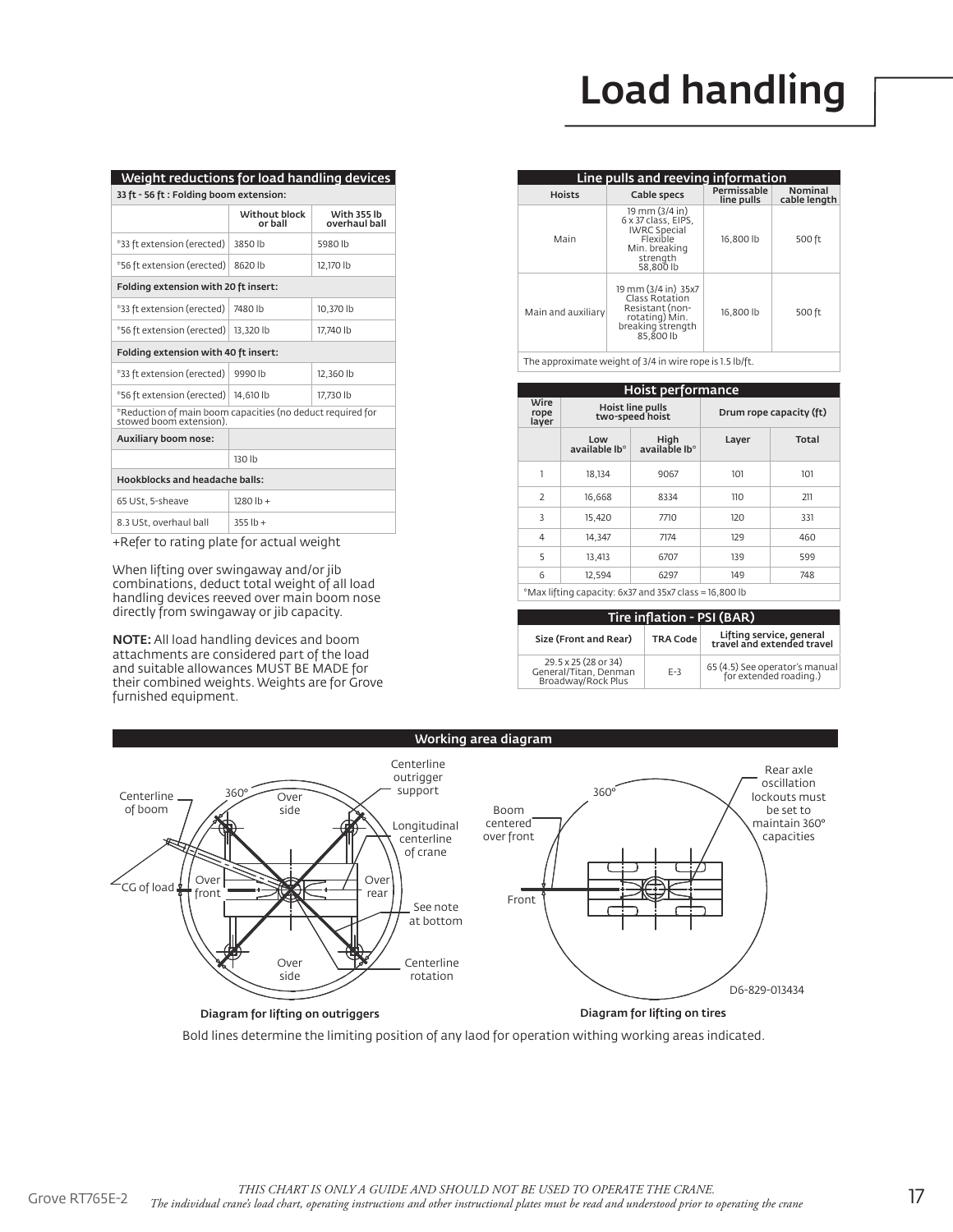# Symbols glossary

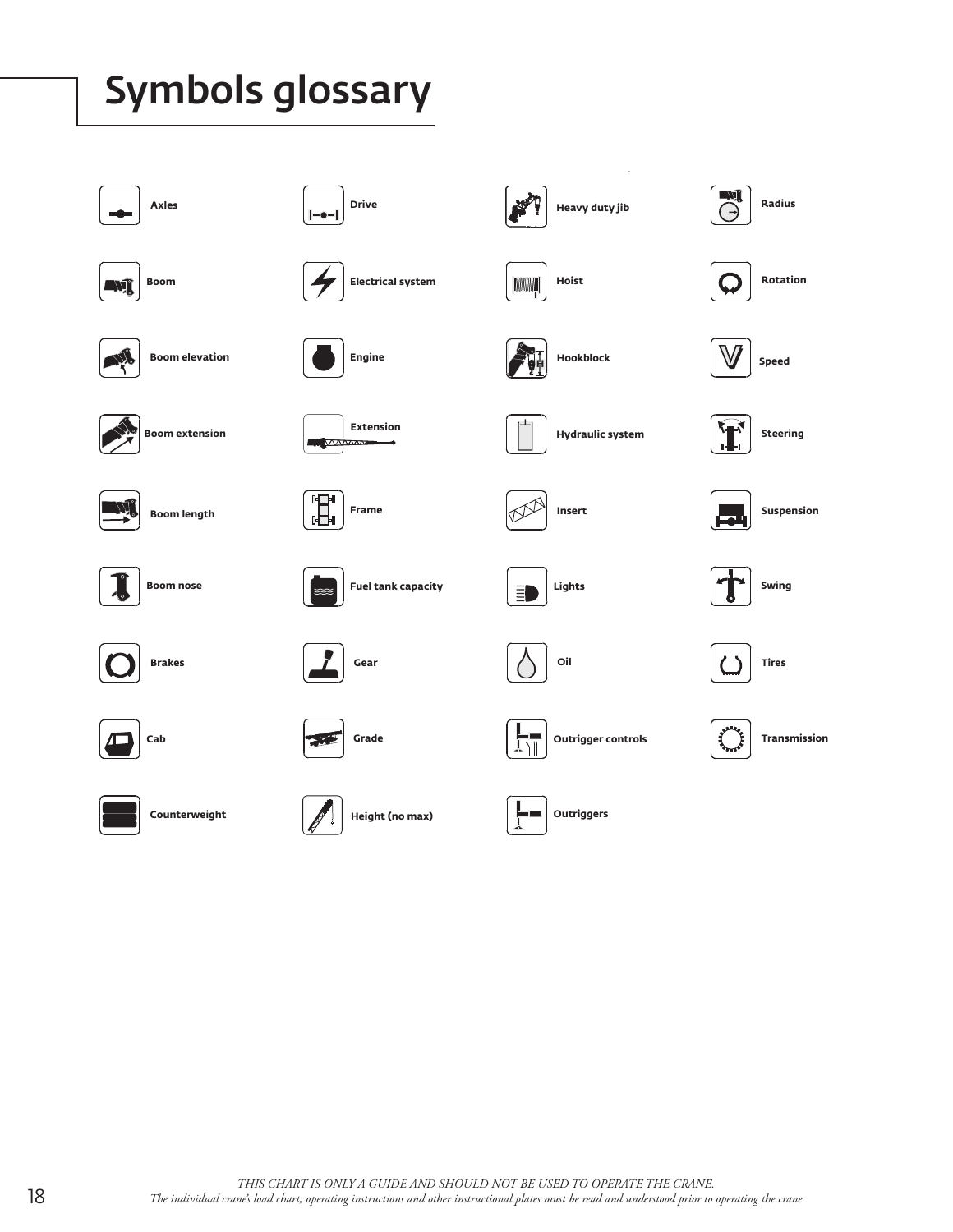# Notes